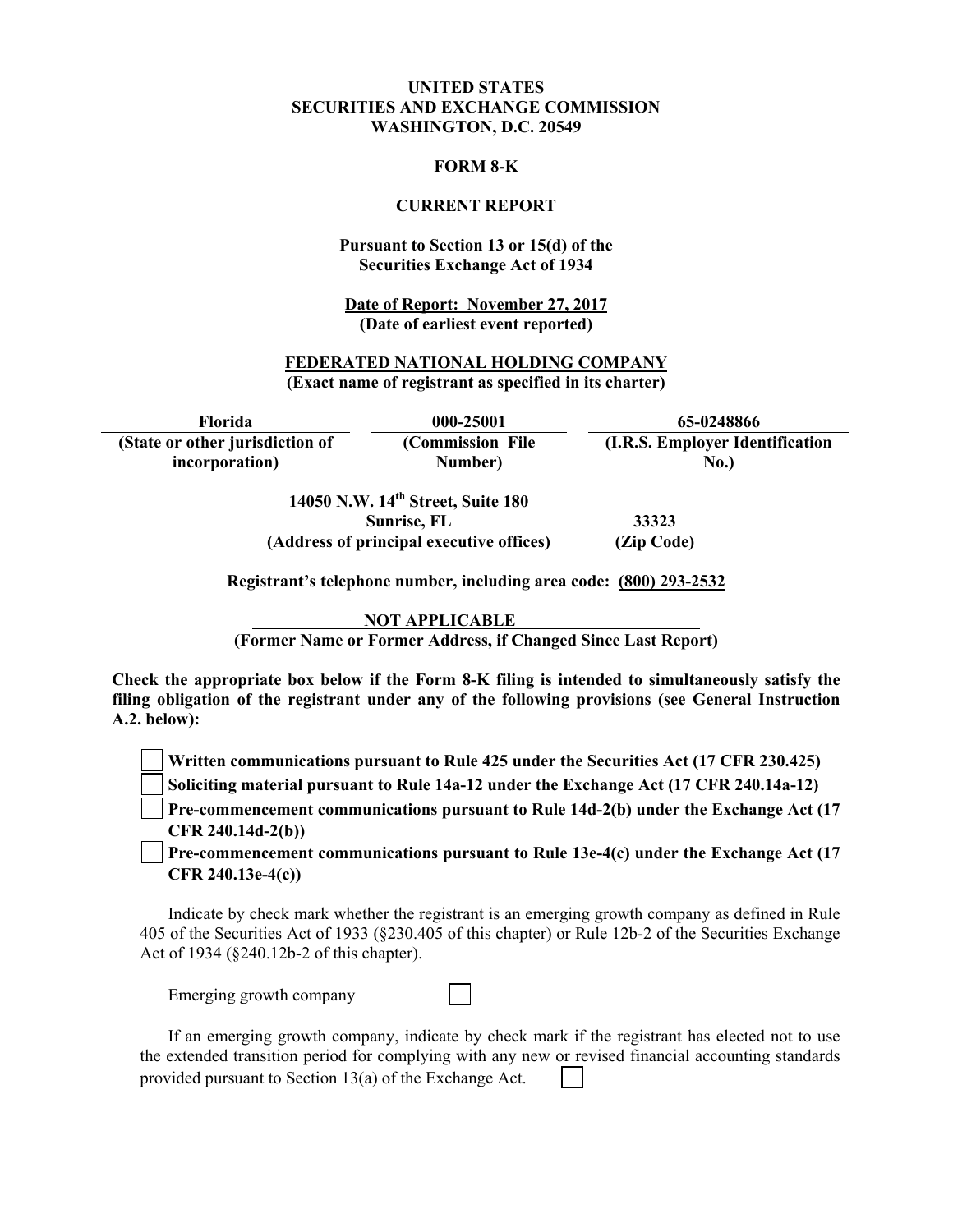#### **Item 1.01. Entry into a Material Definitive Agreement.**

On November 27, 2017, Federated National Holding Company (the "Company") entered into a Purchase and Sale Agreement (the "Agreement") with Crosswinds Investor Monarch LP ("Crosswinds") and Transatlantic Reinsurance Company ("TransRe") whereby the Company has agreed to purchase the interests held by each of them in Monarch Delaware Holdings LLC ("MDH"), the primary subsidiary of which is Monarch National Insurance Company ("MNIC"). The Company currently owns 42.4% of MDH's Class A membership interests and, following the closing of the transactions contemplated by the Agreement, will own 100% of MDH.

Pursuant to the Agreement, the Company has agreed to purchase for cash the Class A membership interests of MDH held by Crosswinds, representing 42.4% of MDH's membership interests, for a purchase price of \$12,282,000, and the Class B membership interests of MDH held by TransRe, representing 15.2% of MDH's membership interests, for a purchase price of \$4,403,000. In addition, the outstanding principal and accrued but unpaid interest due on the \$5.0 million note from Monarch National Holding Company (MDH's direct wholly owned subsidiary and the direct parent of MNIC) to TransRe will be repaid in full.

In connection with the Company's purchase of the MDH interests described above, Crosswinds (or an affiliate) will continue to serve as the investment portfolio manager (or an alternate advisory capacity) to MNIC for a quarterly fee of no less than \$75,000 through December 31, 2018, and each of Crosswinds and TransRe will have a right of first refusal through December 31, 2018 to participate in the Company's catastrophe excess of loss reinsurance program, at market rates and terms, up to a placement of \$10 million in reinsurance limit in the aggregate from Crosswinds and up to a placement of \$10 million in reinsurance limit in excess of its placement on the Company's current catastrophe excess of loss reinsurance program from TransRe.

The Agreement provides for customary representations, warranties and covenants of the parties. Closing of the transactions contemplated by the Agreement is subject to the Company's receipt of financing and all required regulatory approvals, and other customary closing conditions. There can be no assurances that all such closing conditions will be satisfied.

The description of the Agreement described above does not purport to be complete and is qualified in its entirety by reference to the Agreement, which is filed as Exhibit 2.1 to this Current Report on Form 8-K and is incorporated herein by reference. The Agreement has been included to provide investors and security holders with information regarding its terms, and is not intended to provide any other factual information about any of the parties. The Agreement contains representations and warranties the parties made to and solely for the benefit of each other. Accordingly, investors and security holders should not rely on the representations and warranties as characterizations of the actual state of facts, since they were only made as of the date of the Agreement and are modified in important part by the underlying disclosure schedules exchanged by the parties. Moreover, information concerning the subject matter of the representations and warranties may change after the date of the Agreement, which subsequent information may or may not be fully reflected in the Company's public disclosures. For the foregoing reasons, no person should rely on the representations and warranties as statements of factual information at the time they were made or otherwise.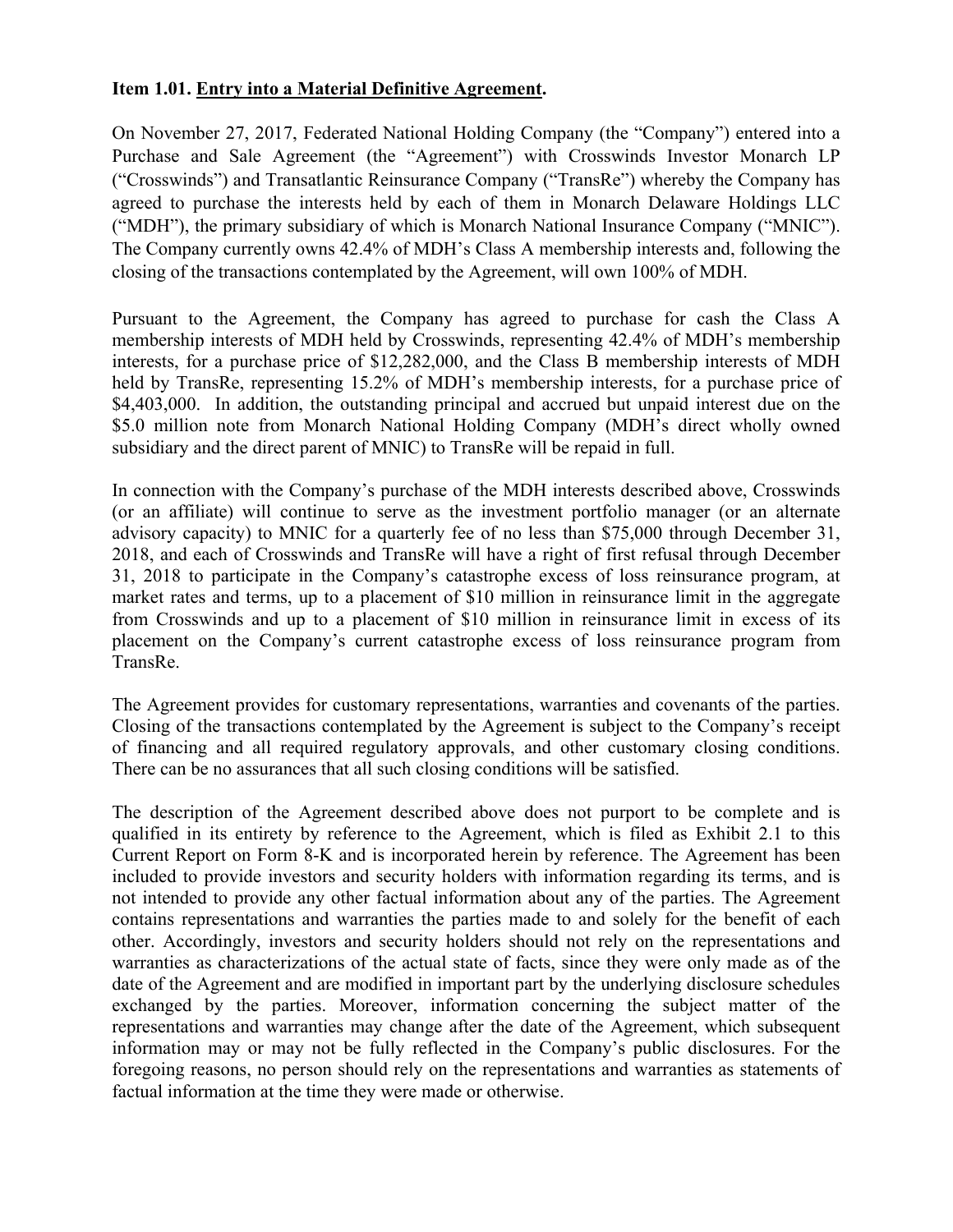Pursuant to Item 601(b)(2) of Regulation S-K, the Company has omitted certain schedules and exhibits to the Agreement and will furnish a copy of any omitted schedule or exhibit to the Securities and Exchange Commission upon request.

# **Item 9.01 Financial Statements and Exhibits.**

- (d) Exhibits.
	- 2.1 Purchase and Sale Agreement dated as of November 27, 2017 among Federated National Holding Company, Crosswinds Investor Monarch LP and Transatlantic Reinsurance Company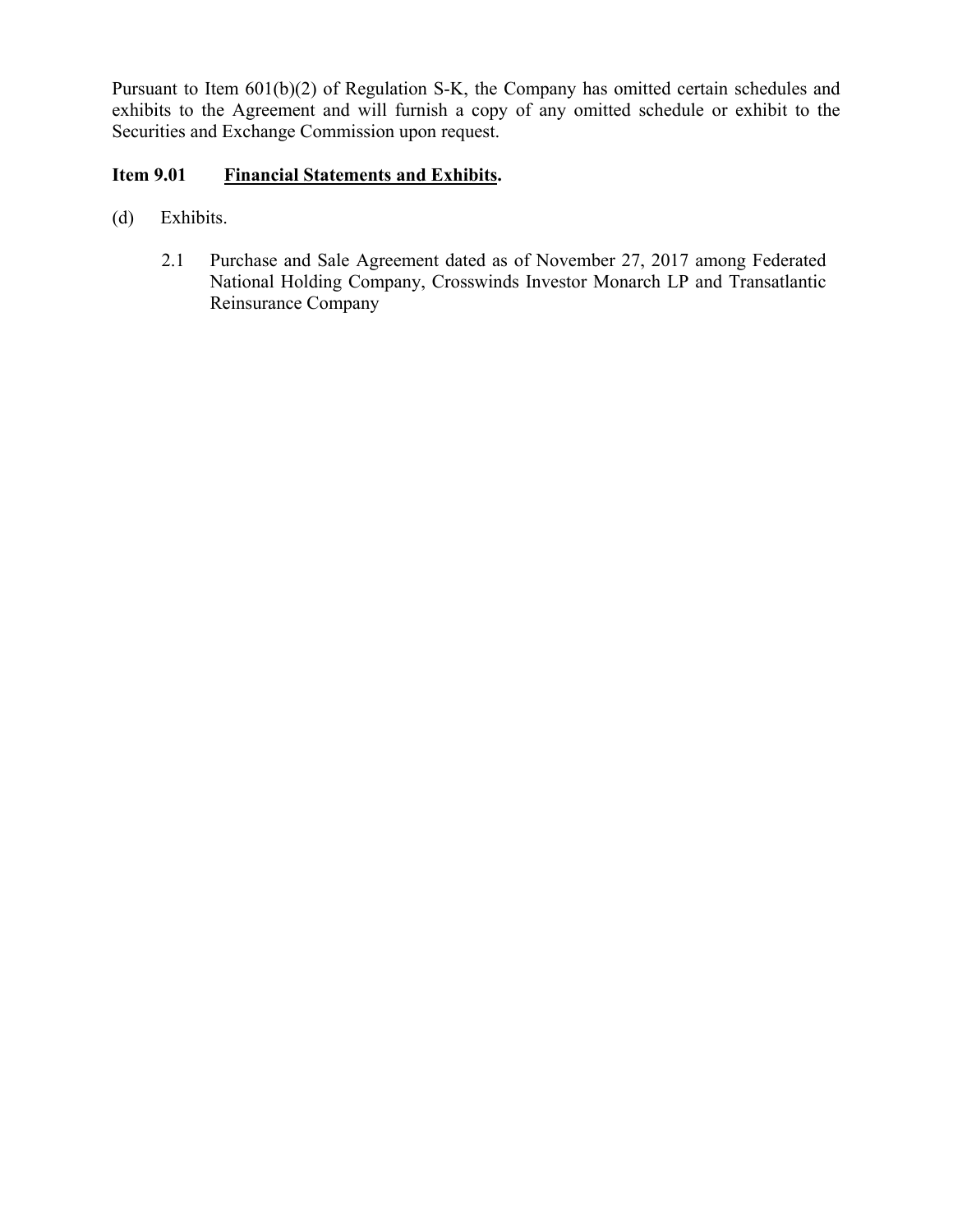#### **SIGNATURES**

Pursuant to the requirements of the Securities Exchange Act of 1934, the registrant has duly caused this report to be signed on its behalf by the undersigned hereunto duly authorized.

## **FEDERATED NATIONAL HOLDING COMPANY**

Date: November 28, 2017 By: */s/ Ronald A. Jordan*  Name: Ronald A. Jordan Title: Chief Financial Officer (Principal Financial Officer)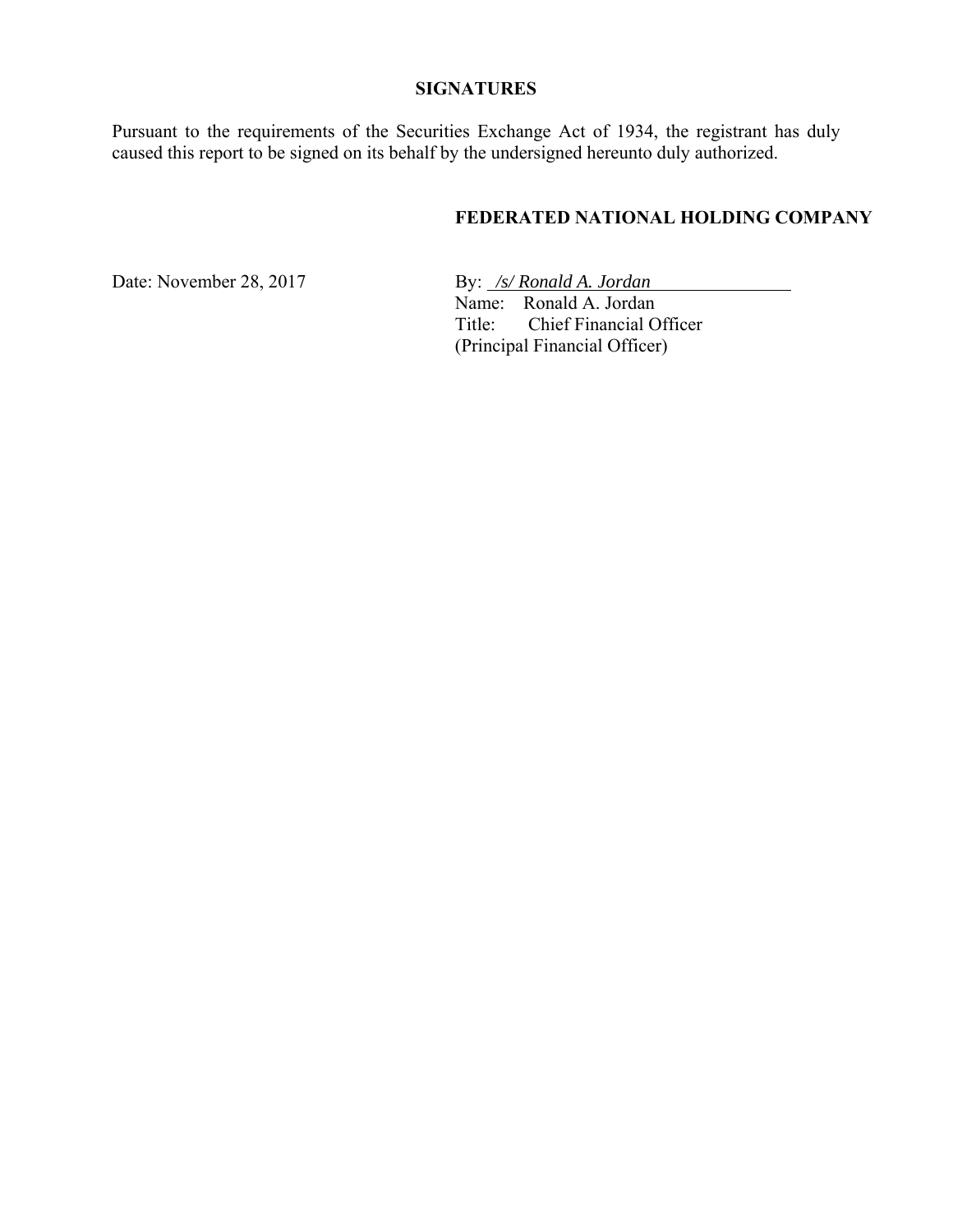Exhibit 2.1

#### **PURCHASE AND SALE AGREEMENT**

#### **between**

#### **FEDERATED NATIONAL HOLDING COMPANY**

**and** 

#### **CROSSWINDS INVESTOR MONARCH LP**

**and** 

## **TRANSATLANTIC REINSURANCE COMPANY**

**NOVEMBER 27, 2017**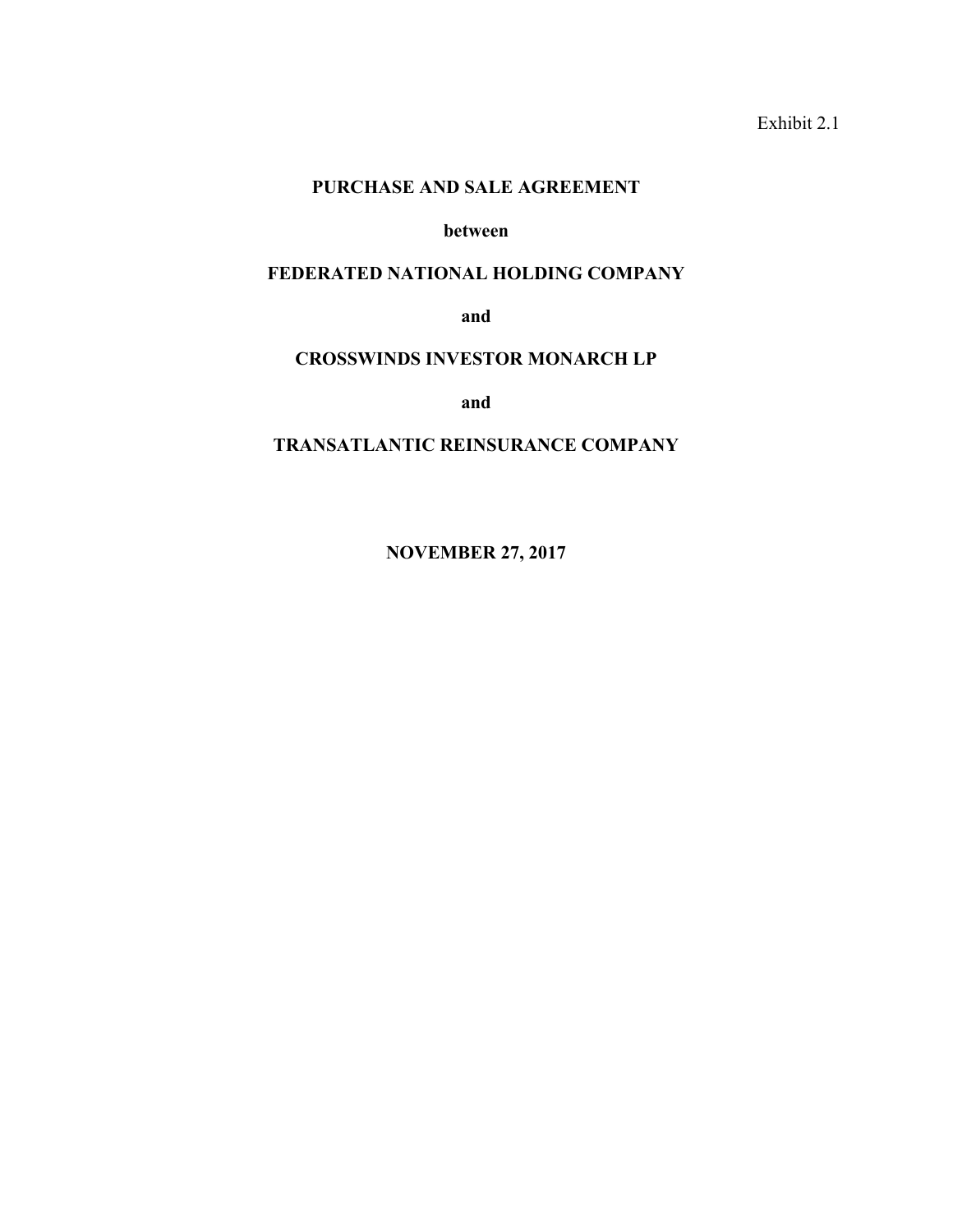## **PURCHASE AND SALE AGREEMENT**

This Purchase and Sale Agreement (this "Agreement") is entered into as of the 27th day of November, 2017, by and between **FEDERATED NATIONAL HOLDING COMPANY** ("FNHC"), a Florida Corporation, **CROSSWINDS INVESTOR MONARCH LP** ("Crosswinds"), a Delaware limited partnership, and **TRANSATLANTIC REINSURANCE COMPANY** ("TransRe"), a New York corporation. Crosswinds and TransRe are sometimes collectively referred to herein as the "Sellers". FNHC, Crosswinds and TransRe are collectively referred to herein as "Parties" and singularly as "Party."

## **RECITALS**

WHEREAS, the Parties are currently the members of Monarch Delaware Holdings LLC ("MDH"), a Delaware limited liability company; and

WHEREAS, FNHC currently owns one hundred and forty (140) Class A Membership Units in MDH, Crosswinds currently owns one hundred and forty (140) Class A Membership Units in MDH and TransRe owns fifty (50) Class B Membership Units in MDH; and

WHEREAS, the membership units owned by FNHC, Crosswinds and TransRe constitute one hundred percent (100%) of the membership units of MDH; and

WHEREAS, FNHC desires to acquire the MDH membership units owned by Crosswinds (the "Crosswinds Units") and TransRe (the "TransRe Units").

NOW, THEREFORE, in consideration of the terms and conditions of this Agreement, the Parties agree as follows:

## **1. Purchase and Sale**

**1.1 Sale and Purchase of the Membership Units.** On the Closing Date (i) in exchange for payment by FNHC of the Crosswinds Purchase Price, Crosswinds shall deliver to FNHC all of the Crosswinds Units; and (ii) in exchange for payment by FNHC of the TransRe Purchase Price, TransRe shall deliver to FNHC all of the TransRe Units, in each case, free and clear of any Security Interest, other than Permitted Security Interests, through the delivery of transfer power substantially in the form attached hereto as Exhibit 1. FNHC shall purchase, and Crosswinds and TransRe shall sell respectively, all of the Crosswinds Units and the TransRe Units in accordance with the terms of this Agreement.

## **1.2 Consideration.**

**1.2.1 Purchase Price**. The consideration to be paid to Crosswinds for the Crosswinds Units (the "Crosswinds Purchase Price") shall be Twelve Million Two Hundred Eighty Two Thousand Dollars and 00/100 Cents (\$12,282,000.00). The consideration to be paid to TransRe for the TransRe Units (the "TransRe Purchase Price) shall be Four Million Four Hundred Three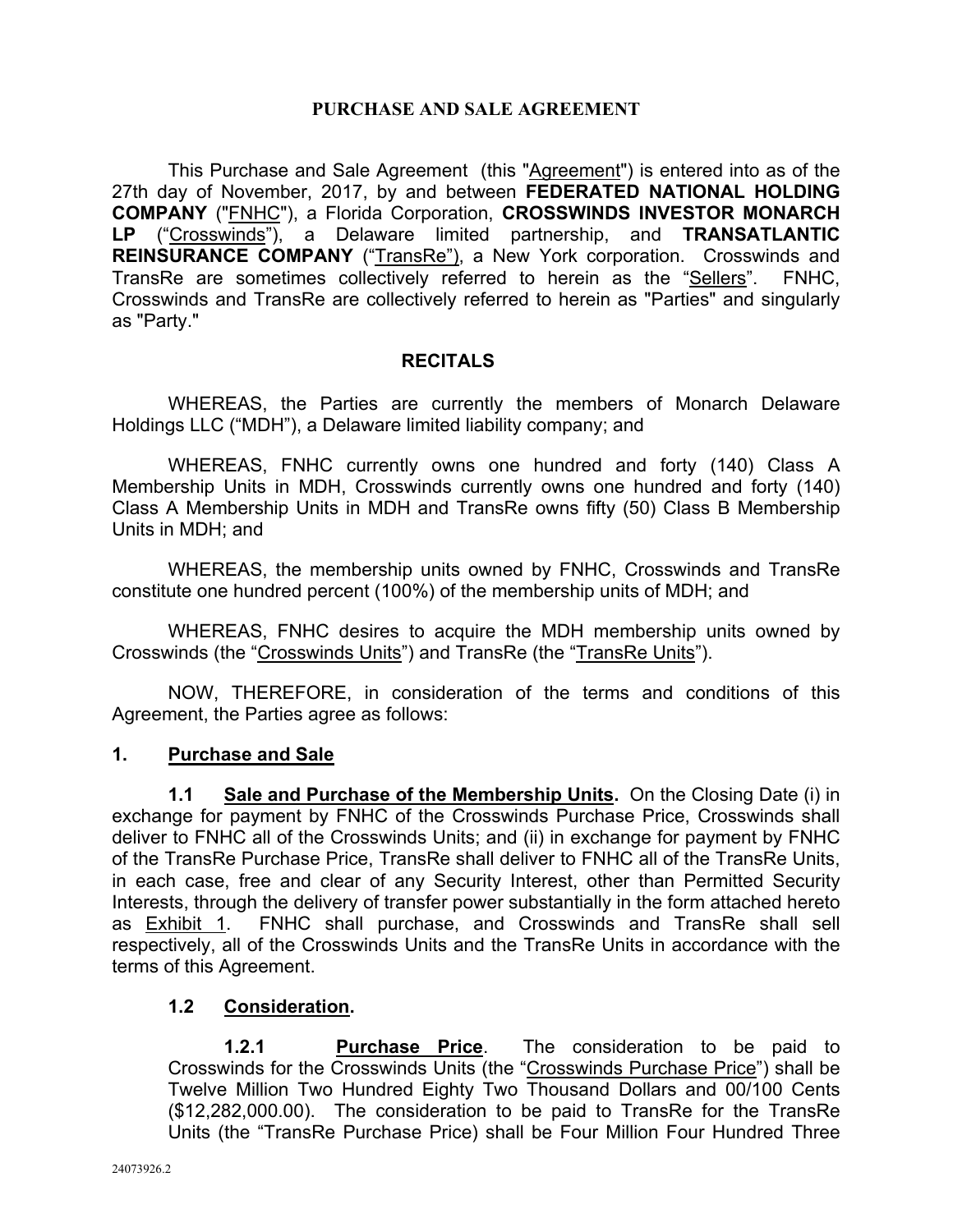Thousand Dollars and 00/100 Cents (\$4,403,000.00). The Crosswinds Purchase Price and the TransRe Purchase Price shall be payable in cash by wire transfers to accounts designated by the applicable receiving Parties), in accordance with Section 1.4.

**1.2.2 TransRe Debt.** FNHC shall pay to TransRe all unpaid principal and accrued interest payable under that certain promissory note issued by Monarch National Holding Company in favor of TransRe dated March 17, 2015 (the "MNHC Note") in full at the Closing, with no prepayment penalty, upon which the MNHC Note shall be canceled.

**1.3 The Closing.** The closing of the transactions proposed by this Agreement (the "Closing") shall take place remotely via electronic delivery of documents or at the offices of FNHC or another mutually agreeable location on the fifth (5th) Business Day after the date on which the last of the conditions set forth in Article 4 (other than those conditions that by their terms are to be satisfied at the Closing, but subject to satisfaction or waiver of such conditions at the Closing) to be satisfied or waived is so satisfied or waived (such actual date of the Closing, the "Closing Date"), or at such other time and place as is reflected in a written agreement of the Parties.

**1.4 Actions at the Closing.** At the Closing, (i) Crosswinds and TransRe will each deliver to FNHC the various certificates, instruments, and documents set forth, required or contemplated in Section 4.1 (ii) FNHC will deliver to each of Crosswinds and TransRe the various certificates, instruments, and documents set forth, required or contemplated in Section 4.1, (iii) FNHC will deliver the Crosswinds Purchase Price to Crosswinds and the TransRe Purchase Price to TransRe; and (iv) FNHC will pay to TransRe the unpaid principal and accrued interest payable under the MNHC Note.

**1.5 Effective Date of this Agreement.** This Agreement shall become effective as of the date first written above upon its signing and delivery by all of the Parties.

**1.6 Directors, Officers and Employees.** Subject to the occurrence of the Closing, Colin E. King, Robert T. Wolf and Charles S. Duncker shall resign from all positions with MDH and Monarch National Holding Company effective as of the Closing Date.

**1.7 Definitions.** The capitalized words and terms used in this Agreement shall have the meanings as set forth in **Appendix A** or as otherwise set forth in this Agreement.

# **2. Representations and Warranties**

**2.1 Representations and Warranties of Crosswinds.** Except as set forth in the Crosswinds Disclosure Schedule, Crosswinds represents and warrants to FNHC that the written statements contained in this Section 2.1 are materially true, correct, and complete as of the date of this Agreement and will be materially true, correct, and complete as of the Closing Date (as though made then and as though the Closing Date were substituted for the date of this Agreement throughout this Section 2.1). The written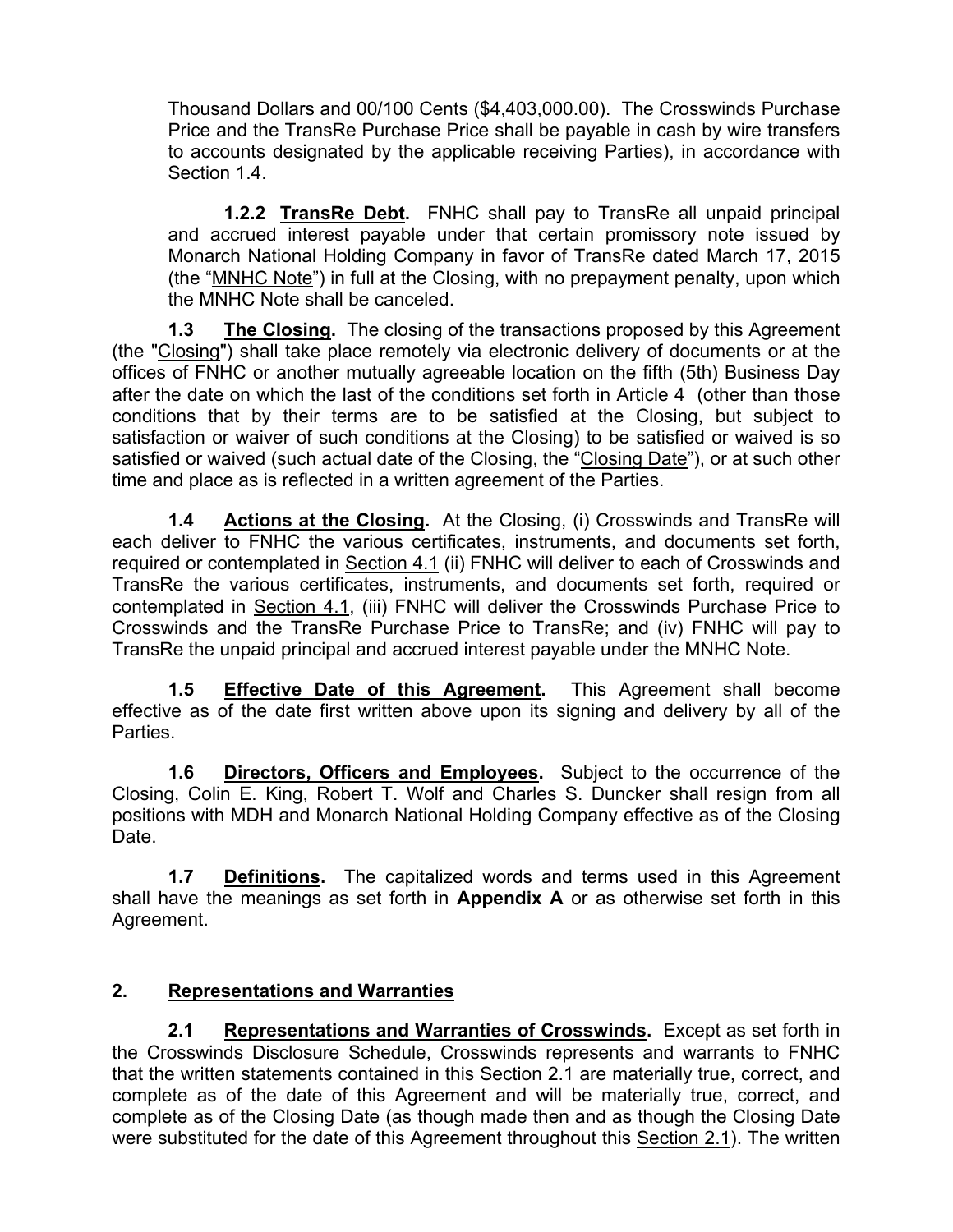statements contained in this Section 2.1 and any written amendments to such statements which FNHC has consented to, in writing, shall be known as a "Crosswinds Disclosure Schedule," with the applicable designation. For purposes of this Agreement, any written statements made by Crosswinds in any Crosswinds Disclosure Schedule, including any written amendments thereto, the contents of which may be relevant to another Crosswinds Disclosure Schedule made hereunder, shall be deemed to have been made in said other Crosswinds Disclosure Schedule whether or not the contents of which are actually stated therein or there is an actual cross reference to said written statement.

**2.1.1 Authorization, Execution and Delivery.** Crosswinds represents that it has full corporate power and authority to execute and deliver this Agreement and to perform its obligations hereunder. The execution and delivery of this Agreement by Crosswinds, and the consummation by Crosswinds of the transactions proposed hereby, have been duly authorized by the Board of Directors of Crosswinds Monarch GP LLC, the general partner Crosswinds and Crosswinds Holdings Inc., and, no other proceedings on the part of Crosswinds is necessary to authorize the execution and delivery of this Agreement and for the consummation by Crosswinds of the transactions proposed hereby. This Agreement has been duly executed and delivered by Crosswinds and constitutes a valid and binding obligation of Crosswinds in accordance with its terms, except as such enforcement may be limited by applicable bankruptcy, rehabilitation, liquidation, insolvency, reorganization, rearrangement, receivership and other similar laws relating to or affecting individuals, trusts, partnerships, companies, (including insurance companies) or the enforcement of creditors' rights generally, by general principles of equity (regardless of whether enforceability is considered in a proceeding in equity or at law), and by matters involving the discretionary authority of any court before which any proceeding therefore may be brought or any state Insurance Commissioner/Director or Insurance Department that has jurisdiction, if any at all.

**2.1.2 Non-contravention.** Except as set forth in Crosswinds Disclosure Schedule 2.1.2, neither the execution and delivery of this Agreement nor the consummation of the transactions proposed hereby by Crosswinds will (i) violate any constitution, statute, regulation, rule, injunction, judgment, order, decree, ruling, charge, or other restriction of any government, governmental agency, or court to which Crosswinds is subject or any provision of any of Crosswinds' articles of incorporation, bylaws, or partnership agreement or other organizational document (of a similar nature) of Crosswinds or any agreements between or involving partners or any interest holders in Crosswinds (ii) conflict with, result in a breach of, constitute a default under, result in the acceleration of, create in any party the right to accelerate, terminate, modify, or cancel, or require any notice under any agreement, contract, lease, license, instrument, or other arrangement to which Crosswinds is a party or by which it is bound or to which any of its assets are subject (or result in the imposition of any Security Interest, other than a Permitted Security Interest upon the Crosswinds Units).

**2.1.3 Required Consents.** Except for applicable securities laws and as set forth on Crosswinds Disclosure Schedule 2.1.3 and subject to Section 3.1.3, Crosswinds is not required to give any notice to, make any filing with, or obtain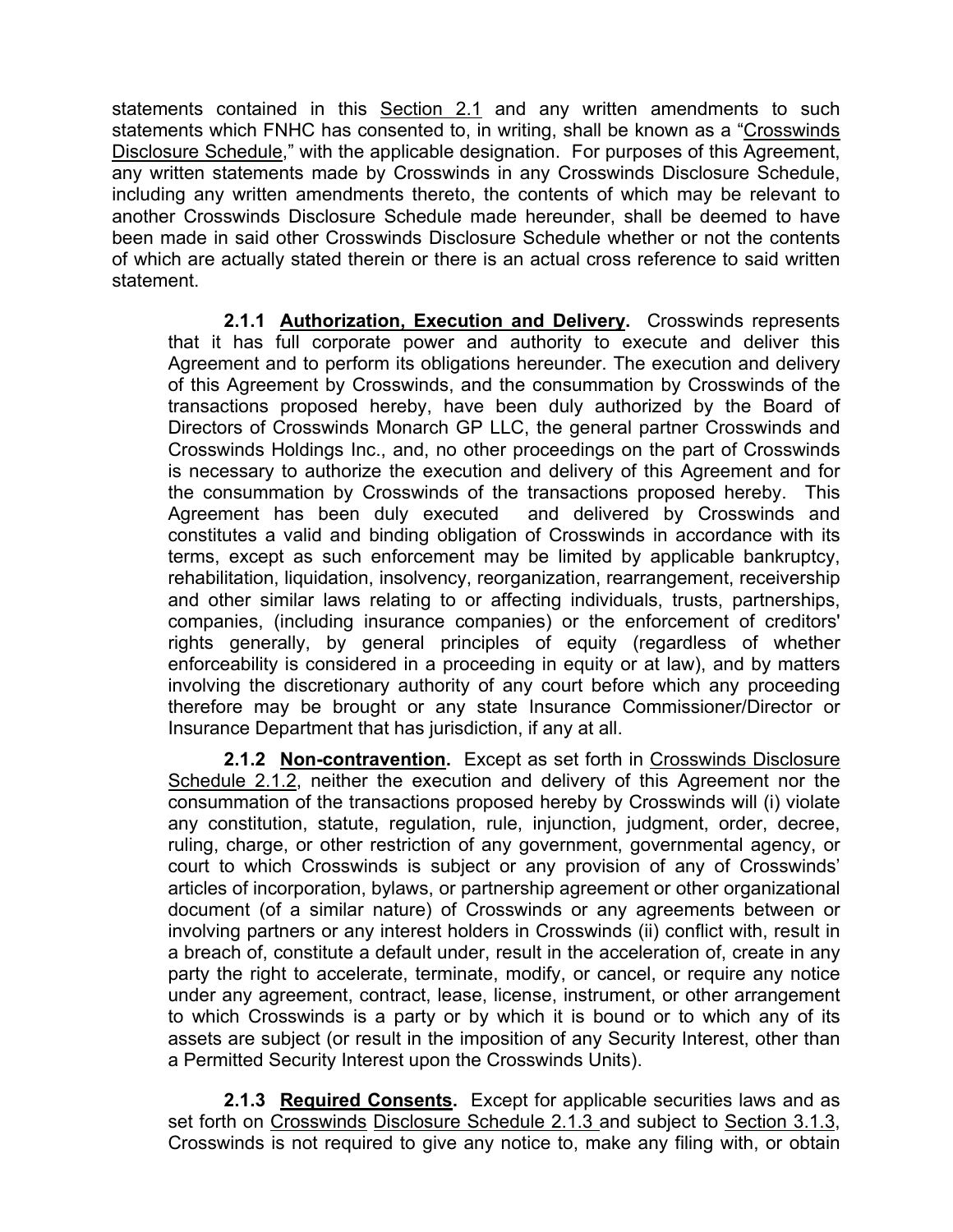any authorization, consent or approval of any Governmental Authority or other Person in order for Crosswinds to consummate the transactions proposed by this Agreement except where the failure to give notice, to file, or to obtain any authorization, consent, or approval would not materially adversely affect the ability of Crosswinds to consummate the transactions proposed by this Agreement in a timely manner.

**2.1.4 Title to Membership Units.** Crosswinds is the sole registered and beneficial owner of the Crosswinds Units. Except as set forth on Crosswinds Disclosure Schedule 2.1.4, Crosswinds owns the Crosswinds Units free and clear of any Security Interests, other than Permitted Security Interests, and with respect to the Crosswinds Units, there are no pending or, to the Knowledge of Crosswinds, threatened (in writing) Security Interests (other than Permitted Security Interests).

**2.1.5 Brokerage.** Crosswinds has not entered into a brokerage agreement in regard to the transaction contemplated by this Agreement, and no finder's fee or brokerage commission is due any broker.

**2.2 Representations and Warranties of TransRe.** Except as set forth in the TransRe Disclosure Schedule, TransRe represents and warrants to FNHC that the written statements contained in this Section 2.2 are materially true, correct, and complete as of the date of this Agreement and will be materially true, correct, and complete as of the Closing Date (as though made then and as though the Closing Date were substituted for the date of this Agreement throughout this Section 2.2). The written statements contained in this Section 2.2 and any written amendments to such statements which FNHC has consented to, in writing, shall be known as a "TransRe Disclosure Schedule," with the applicable designation. For purposes of this Agreement, any written statements made by TransRe in any TransRe Disclosure Schedule, including any written amendments thereto, the contents of which may be relevant to another TransRe Disclosure Schedule made hereunder, shall be deemed to have been made in said other TransRe Disclosure Schedule whether or not the contents of which are actually stated therein or there is an actual cross reference to said written statement.

**2.2.1 Authorization, Execution and Delivery.** TransRe represents that it has full corporate power and authority to execute and deliver this Agreement and to perform its obligations hereunder. The execution and delivery of this Agreement by TransRe, and the consummation by TransRe of the transactions proposed hereby, have been duly authorized by the Board of Directors of TransRe, and no other proceedings on the part of TransRe is necessary to authorize the execution and delivery of this Agreement and for the consummation by TransRe of the transactions proposed hereby. This Agreement has been duly executed by and delivered by TransRe and constitutes a valid and binding obligation of TransRe in accordance with its terms, except as such enforcement may be limited by applicable bankruptcy, rehabilitation, liquidation, insolvency, reorganization, rearrangement, receivership and other similar laws relating to or affecting individuals, trusts, partnerships, companies, (including insurance companies) or the enforcement of creditors' rights generally, by general principles of equity (regardless of whether enforceability is considered in a proceeding in equity or at law), and by matters involving the discretionary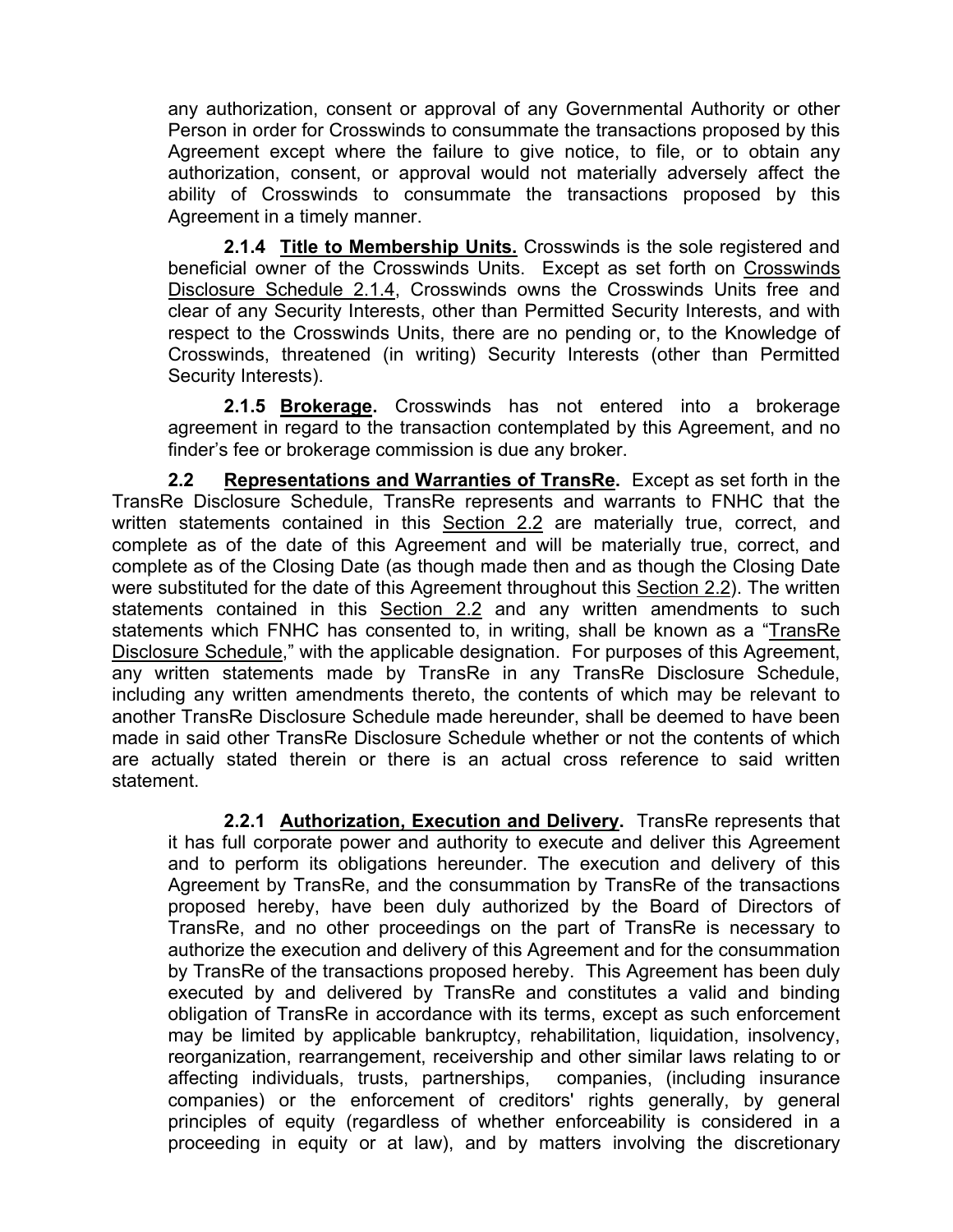authority of any court before which any proceeding therefore may be brought or any state Insurance Commissioner/Director or Insurance Department that has jurisdiction, if any at all.

**2.2.2 Non-contravention.** Except as set forth in TransRe Disclosure Schedule 2.2.2, neither the execution and delivery of this Agreement nor the consummation of the transactions proposed hereby by TransRe will (i) violate any constitution, statute, regulation, rule, injunction, judgment, order, decree, ruling, charge, or other restriction of any government, governmental agency, or court to which TransRe is subject or any provision of any of TransRe's articles of incorporation or bylaws or other organizational document of TransRe or any agreements between or involving partners or any interest holders in TransRe (ii) conflict with, result in a breach of, constitute a default under, result in the acceleration of, create in any party the right to accelerate, terminate, modify, or cancel, or require any notice under any agreement, contract, lease, license, instrument, or other arrangement to which TransRe is a party or by which it is bound or to which any of its assets are subject (or result in the imposition of any Security Interest upon any of its assets other than a Permitted Security Interest upon the TransRe Units),

**2.2.3 Required Consents.** Except as set forth on TransRe Disclosure Schedule 2.2.3 and subject to Section 3.1.3, TransRe is not required to give any notice to, make any filing with, or obtain any authorization, consent or approval of any Governmental Authority or other Person in order for the Parties to consummate the transactions proposed by this Agreement except where the failure to give notice, to file, or to obtain any authorization, consent, or approval would not materially adversely affect the ability of TransRe to consummate the transactions proposed by this Agreement in a timely manner..

**2.2.4 Title to Membership Units.** TransRe is the sole registered and beneficial owner of the TransRe Units. Except as set forth on TransRe Disclosure Schedule 2.2.4, TransRe owns the TransRe Units free and clear of any Security Interests other than Permitted Security Interests, and with respect to the TransRe Units, there are no pending or, to the Knowledge of TransRe, threatened (in writing) Security Interests,(other than Permitted Security Interests).

**2.2.5 Brokerage.** TransRe has not entered into a brokerage agreement in regard to the transaction contemplated by this Agreement, and no finder's fee or brokerage commission is due any broker.

**2.3 Representations and Warranties of FNHC.** FNHC represents and warrants to Crosswinds and TransRe that the statements contained in this Section 2.3 are materially true, correct and complete as of the date of this Agreement and will be materially true, correct and complete as of the Closing Date (as though made then and as though the Closing Date were substituted for the date of this Agreement throughout this Section 2.3).

**2.3.1 Organization, Standing and Authority.** FNHC is a corporation duly organized, validly existing and in Good Standing under the laws of the State of Florida.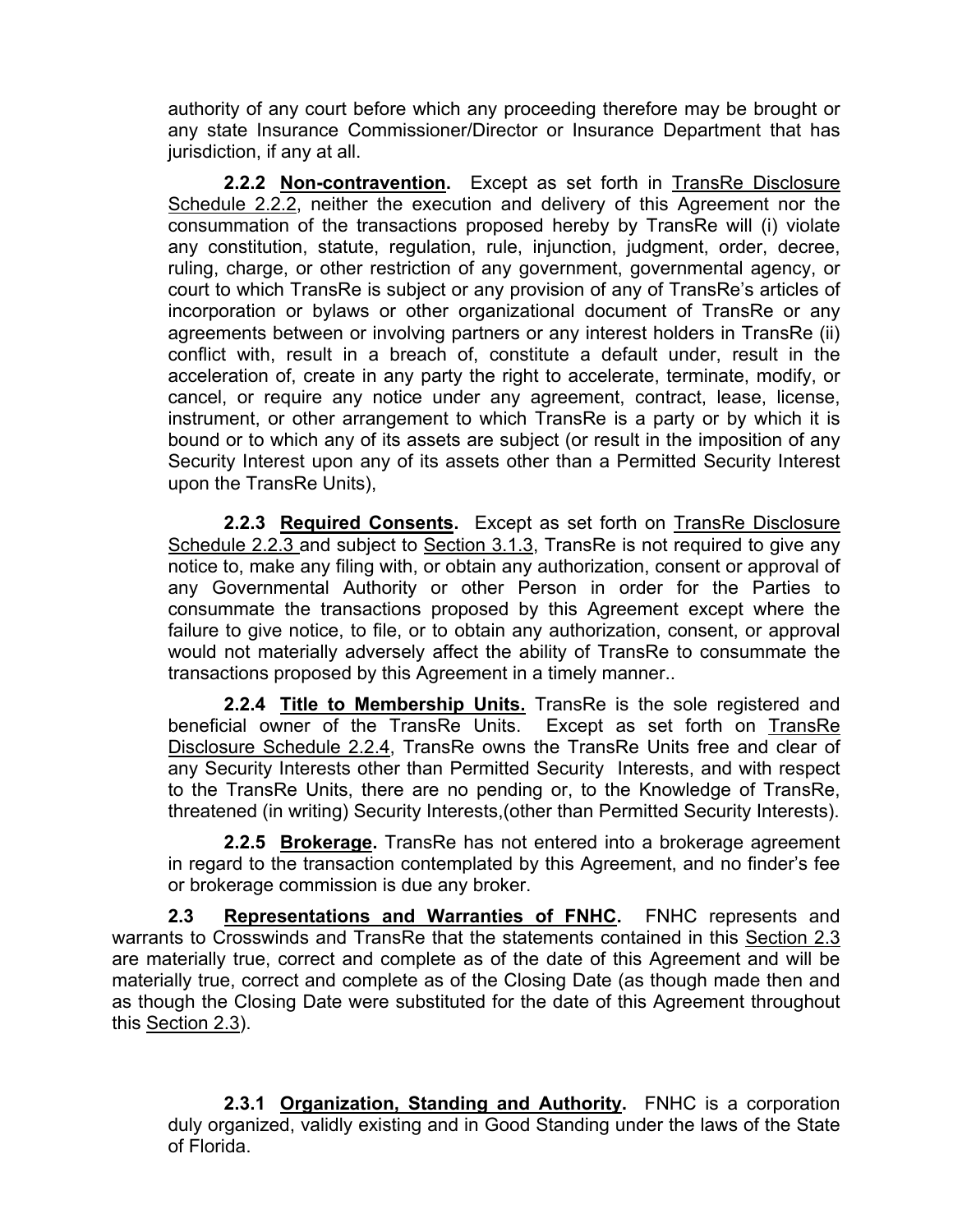**2.3.2 Authorization, Execution and Delivery.** FNHC represents that it has full power and authority to execute and deliver this Agreement and to perform the obligations hereunder. The execution and delivery of this Agreement by FNHC, and the consummation by FNHC of the transactions proposed hereby, have been duly authorized by the Board of Directors of FNHC, and no other proceedings on the part of FNHC is necessary to authorize the execution and delivery of this Agreement and for the consummation by FNHC of the transactions proposed hereby. This Agreement has been duly executed by and delivered by FNHC and constitutes a valid and binding obligation of FNHC in accordance with its terms, except as such enforcement may be limited by applicable bankruptcy, rehabilitation, liquidation, insolvency, reorganization, rearrangement, receivership and other similar laws relating to or affecting individuals, trusts, partnerships, companies, (including insurance companies) or the enforcement of creditors' rights generally, by general principles of equity (regardless of whether enforceability is considered in a proceeding in equity or at law), and by matters involving the discretionary authority of any court before which any proceeding therefore may be brought or any state Insurance Commissioner/Director or Insurance Department that has jurisdiction, if any at all.

**2.3.3 Non-contravention.** Except as disclosed in FNHC Disclosure Schedule 2.3.3 delivered by FNHC to Crosswinds and TransRe on the date hereof ("FNHC Disclosure Schedule"), neither the execution and the delivery of this Agreement nor the consummation of the transactions proposed hereby will (i) violate any constitution, statute, regulation, rule, injunction, judgment, order, decree, ruling, charge, or other restriction of any government, governmental agency, or court to which FNHC is subject or any provisions of the articles of organization, bylaws or other organizational document of FNHC or (ii) conflict with, result in a breach of, constitute a default under, result in the acceleration of, create in any party the right to accelerate, terminate, modify, or cancel, or require any notice under any agreement, contract, lease, license, instrument, or other arrangement to which FNHC is a party or by which it is bound or to which any of its assets are subject (or result in the imposition of any Security Interest, claim or restriction upon any of its assets), except where the violation, conflict, breach, default, acceleration, termination, modification, cancellation, failure to give notice, or Security Interest, claim or restriction would not materially adversely affect the ability of FNHC to consummate the transactions proposed by this Agreement in a timely manner.

Except as contemplated by this Agreement with regard to notice and filing requirements pursuant to Section 628.461 (regarding acquisition of controlling stock) of the Florida Statutes, applicable federal securities laws**,** or otherwise set forth in FNHC Disclosure Schedule 2.3.3, FNHC is not required to give any notice to, make any filing with, or obtain any authorization, consent, or approval of any Governmental Authority or any other Person in order for the Parties to consummate the transactions proposed by this Agreement where the failure to give notice, to file, or to obtain any authorization, consent, or approval would not materially adversely affect the ability of FNHC to consummate the transactions proposed by this Agreement in a timely manner.

**2.3.4 Acts and Proceedings.** All acts and proceedings required for the authorization, execution and delivery of this Agreement by FNHC and the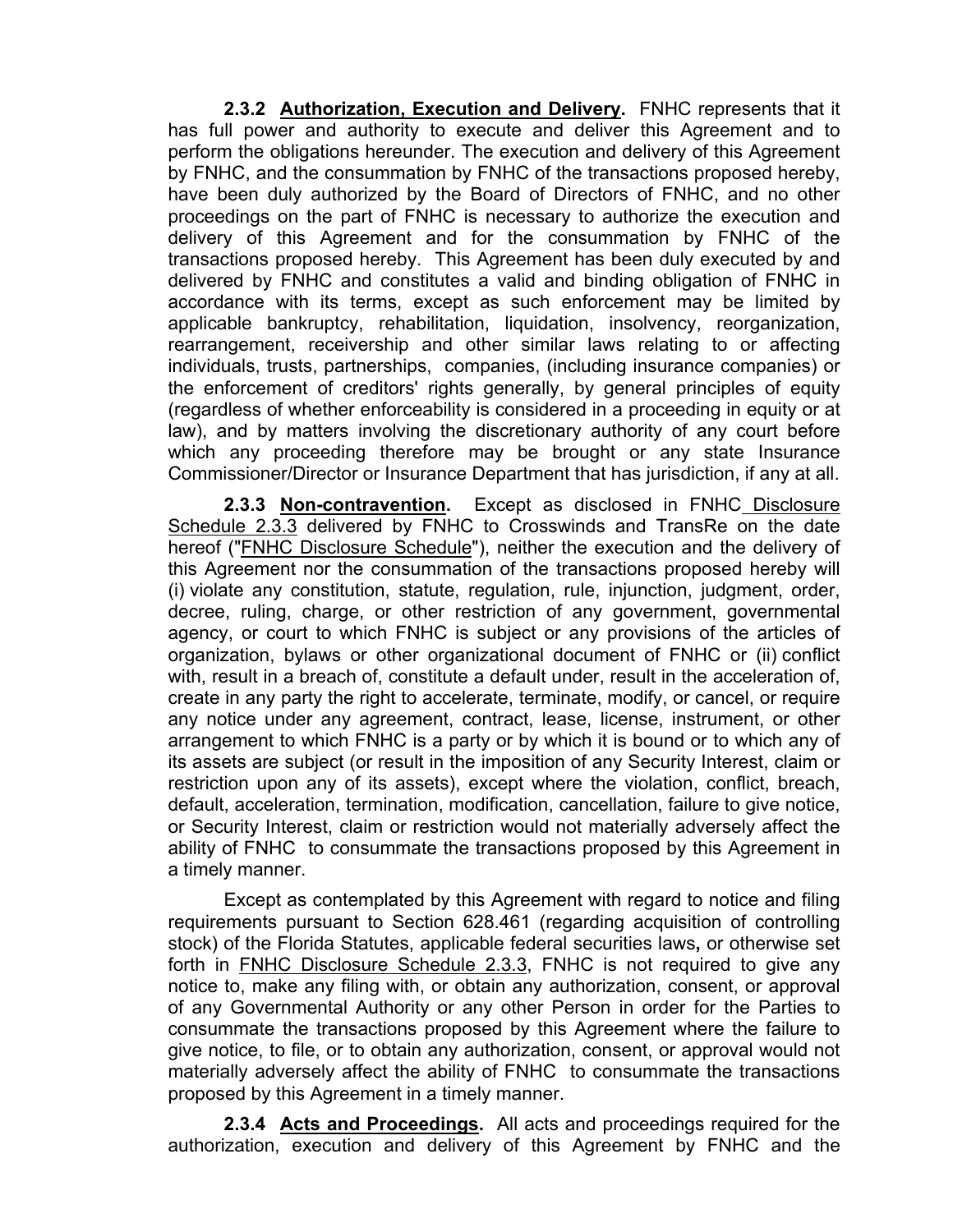performance of this Agreement by FNHC have been taken, or shall have been taken on or before Closing.

**2.3.5 Binding Obligation.** This Agreement is enforceable against FNHC in accordance with its terms, except as such enforceability is limited by bankruptcy, insolvency and other similar laws affecting the enforcement of creditors' rights generally or by equitable principles.

**2.3.6 Brokers and Finders.** FNHC has not entered into a brokerage agreement in regards to the transaction proposed by this Agreement and no finder's fee or brokerage commission is due any broker.

**2.3.7 Investment Representations**. FNHC is acquiring the Crosswinds Units and the TransRe Units solely for its own account for investment purposes and not with a view to, or for sale in connection with, any distribution thereof in violation of any law (including the Securities Act of 1933 (the "Securities Act"), and FNHC is an "accredited investor" as defined in Rule 501(a) promulgated under the Securities Act. FNHC acknowledges the Crosswinds Units and the TransRe Units are not registered under the Securities Act or any other applicable securities or "blue-sky" laws, and that such units may not be transferred or sold except pursuant to the registration provisions of such Securities Act or pursuant to an applicable exemption therefrom and pursuant to any other applicable securities or "blue-sky" Laws. FNHC understands that the acquisition of the Crosswinds Units and the TransRe Units involves substantial risk and that there is a limited market for such units. FNHC has experience as an investor in securities of issuers such as the units being acquired pursuant to this Agreement and acknowledges that it can bear the economic risk of its investment and has such knowledge and experience in financial or business matters that FNHC is capable of evaluating the merits and risks of its investment in the units to be acquired by it pursuant to the transactions proposed hereby.

**2.3.8 Solvency**. Immediately after giving effect to the Closing (and any transactions related thereto or incurred in connection therewith), each of FNHC and MDH shall be able to pay their respective debts as they become due and shall own property which has a fair saleable value greater than the amounts required to pay their respective debts (including a reasonable estimate of the amount of all contingent liabilities). Immediately after giving effect to the Closing, each of FNHC and MDH shall have adequate capital to carry on their respective businesses.

**2.4 Limitations on Representations and Warranties**. Each of the Parties acknowledge and agree that, except as expressly set forth in Section 2.1 (with respect to Crosswinds), Section 2.2 (with respect to TransRe), Section 2.3 (with respect to FNHC),in the officer's certificates delivered to FNHC as contemplated in Section 4.1.8, or in the officer's certificates delivered to Crosswinds and TransRe as contemplated in Section 4.2.6, none of Crosswinds, TransRe, FNHC nor any other Person has made any representation or warranty, express or implied, written or oral, at law or in equity, with respect to itself, MDH, the Crosswinds Units, the TransRe Units or any Affiliate of any of the foregoing Persons, or any of the assets, liabilities, businesses, operations, future revenue, profitability or success or any similar matter, in each case with respect to any such Persons.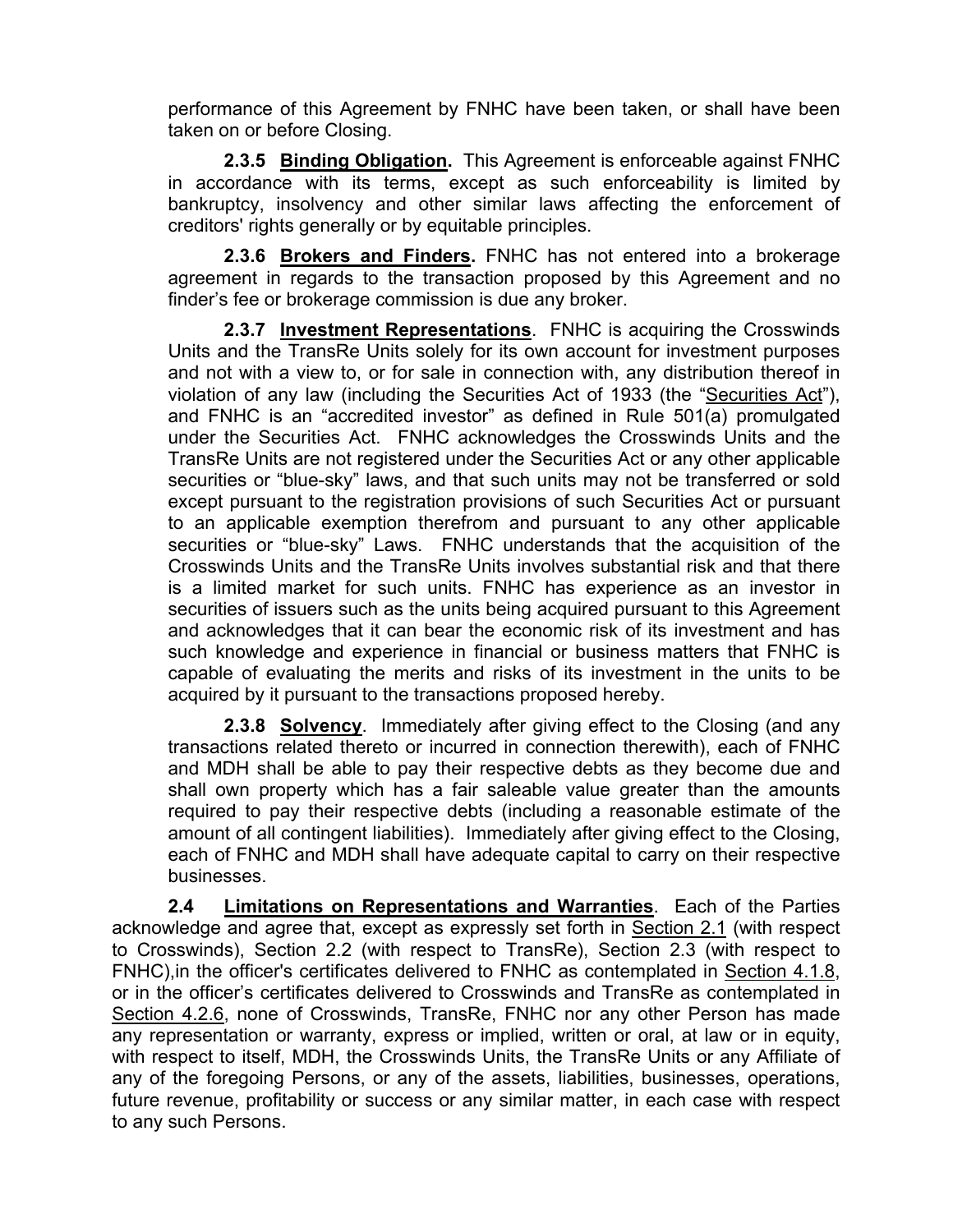## **3. Covenants**

**3.1 Pre-Closing Covenants.** The Parties agree as follows with respect to the period between the execution of this Agreement and the Closing or the period between the execution of this Agreement and its termination in accordance with Section 6.

**3.1.1 General.** Each Party will use its commercially reasonable best efforts to take all action and to do all things necessary, proper, or advisable in order to consummate and make effective the transactions proposed by this Agreement including satisfaction, but not waiver, of the closing conditions set forth in Section 4 below.

**3.1.2 Notices and Consents.** Each Party will (i) give notices to those third parties set forth on Exhibit 2 and will use commercially reasonable best efforts to obtain the third party consents described on **Exhibit 2**, which are necessary, proper or advisable in connection with the transactions proposed hereby and (ii) give any notices to, make any filings with, and use commercially reasonable efforts to obtain any authorizations, consents, and approvals of, Governmental Authorities, in each case that are listed on Exhibit 2, in connection with the transactions proposed hereby.

**3.1.3 State Insurance and Other Regulatory Approvals.** Subject in all cases to the provisions of the following paragraph, FNHC shall, with the reasonable cooperation of Crosswinds and TransRe, use commercially reasonable best efforts to obtain as promptly as practicable the approval of the Florida Office of Insurance Regulation ("OIR") to consummate the transactions contemplated by this Agreement. Subject in all cases to the provisions of the following paragraph, prior to the Closing Date, Crosswinds and TransRe shall reasonably cooperate with FNHC in seeking to obtain the approval of the OIR, and Crosswinds and TransRe shall provide such information and communications to the OIR as FNHC may reasonably request in connection therewith. More specifically, each Party shall fully cooperate in the submission of the statement required by Section 628.461, Florida Statutes (the "Form A Filing") and such other action as may be required to obtain the approval of the transaction by the OIR. Notice of the entering into of this Agreement shall be given to the OIR in accordance with applicable law.

Crosswinds and TransRe shall be entitled to review and comment on all correspondence FNHC submits to the OIR and be entitled to participate in discussions with the OIR related to the Form A Filing or otherwise, in each case to the extent that such correspondence or discussions specifically pertain to Crosswinds, MDH (to the extent relating in any way to the transactions proposed by this Agreement) and/or TransRe. In addition, FNHC shall provide to each of Crosswinds and TransRe weekly status updates, including with respect to timing and any requested deliverables, in connection with all regulatory approvals contemplated by this Section 3.1.3. FNHC shall provide Crosswinds, TransRe, and their respective legal counsel with sufficient time to render comments on matters before the OIR that specifically pertain to Crosswinds, MDH (to the extent relating in any way to the transactions proposed by this Agreement) and/or TransRe and Crosswinds and TransRe shall render any such comments in a timely fashion so as not to unduly delay OIR's review of the Form A Application.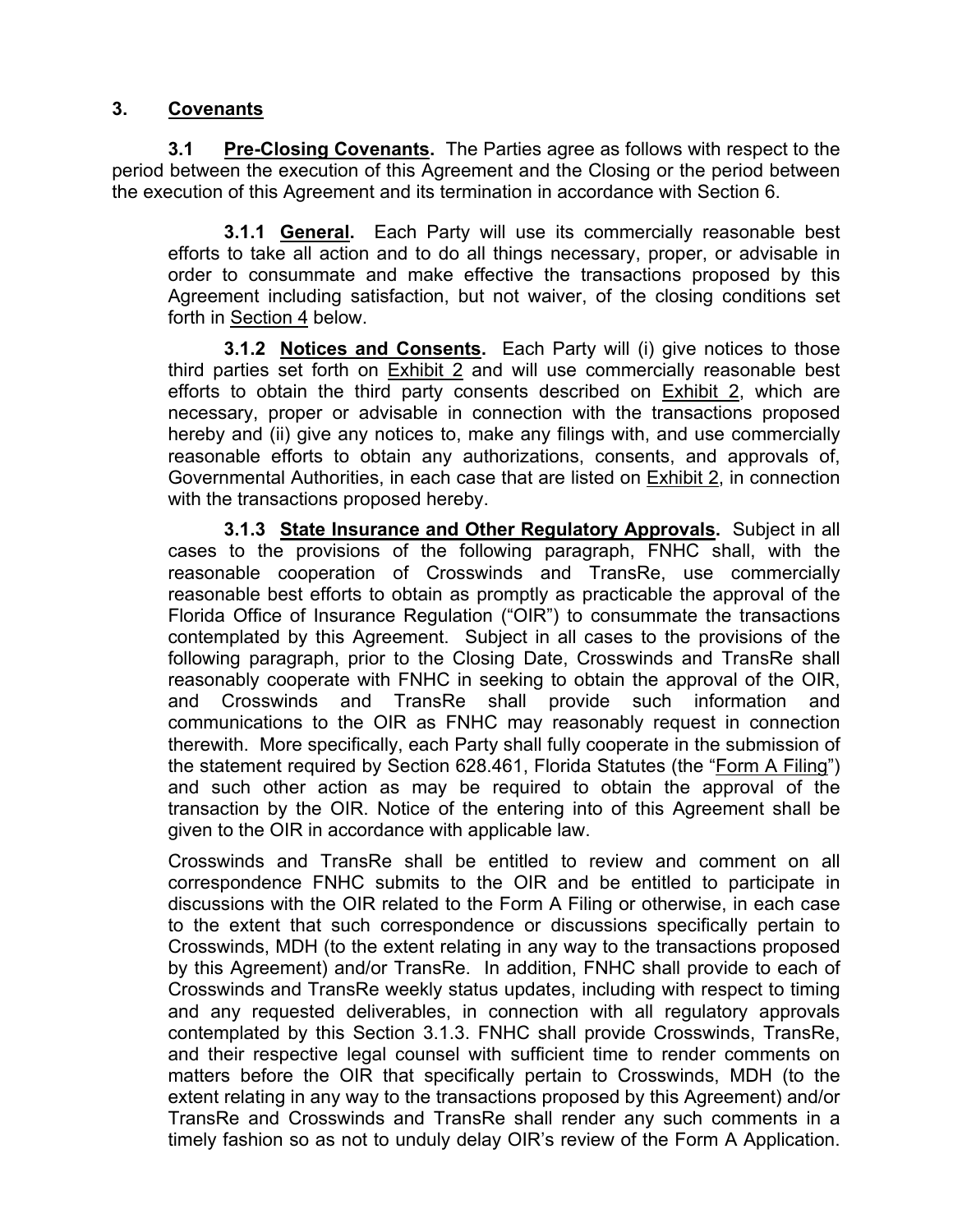Crosswinds and TransRe, as applicable, shall provide any comments to FNHC within 48 hours of FNHC's request (or such shorter time if OIR has set in writing a response time of less than 48 hours). If Crosswinds or TransRe, as applicable, do not provide comments within this time frame, then it will be presumed that Crosswinds or TransRe do not have any comments. In addition, all final versions of correspondence relating to substantive issues concerning the Form A Application submitted by any of the Parties to the OIR, as well as any final versions of documentation submitted by any of the Parties to the Securities and Exchange Commission or the Canadian Securities Regulators or any other Governmental Authority shall be provided to the Parties prior to submission, and each of the Parties shall cooperate with one another acting reasonably in relation thereto.

# **3.1.4 [Intentionally Omitted].**

**3.1.5 Financing**. From and after the date hereof, FNHC, at its sole expense, shall use its commercially reasonable best efforts to procure financing to fund its purchase of the Crosswinds Units and the TransRe Units (the "Financing"), including using its commercially reasonable best efforts to (x) negotiate the terms of such Financing in good faith, (y) enter into definitive agreements with respect to such Financing and (z) consummate the Financing in a timely manner so as to fund the Crosswinds Purchase Price and the TransRe Purchase Price at the Closing, which is contemplated to take place on or prior to the Outside Date. In addition, FNHC shall, from the date hereof to the Closing Date, provide Crosswinds and TransRe with reasonable evidence of such efforts together with weekly written updates, to the extent permitted by applicable law, as to the status, prospects and anticipated timing of receipt of Financing.

**3.1.6 Exclusivity.** Prior to the Closing or earlier termination of this Agreement in accordance with its terms, neither Crosswinds nor TransRe, nor any of their respective Affiliates, employees, representatives, business brokers, or consultants, shall, on behalf of Crosswinds or TransRe (or any Affiliate thereof) pursue, solicit or discuss with any potential acquirer of equity interests of MDH, any opportunities to acquire, control or encumber, enter into or otherwise pursue negotiations or discussions to sell or encumber (other than pursuant to a Permitted Security Interest), any of the Crosswinds Units or the TransRe Units, respectively; provided, however, that a response by Crosswinds or TransRe, as applicable, to an unsolicited inquiry indicating the nature of such Party's obligations under this Section shall not be a violation hereof.

**3.2 Post-Closing Covenants.** The Parties agree as follows with respect to the period following the Closing.

**3.2.1 General.** If at any time after the Closing any further action is necessary to carry out the purposes of this Agreement, each Party will take such further action (including the execution and delivery of such further instruments and documents) as any other Party reasonably may request, all at the sole cost and expense of the requesting Party (unless the requesting Party is entitled to indemnification therefore under Section 5 below).

**3.2.2** Effective as of the Closing, FNHC (on its own behalf and on behalf of each of its Affiliates) fully and unconditionally releases, acquits and forever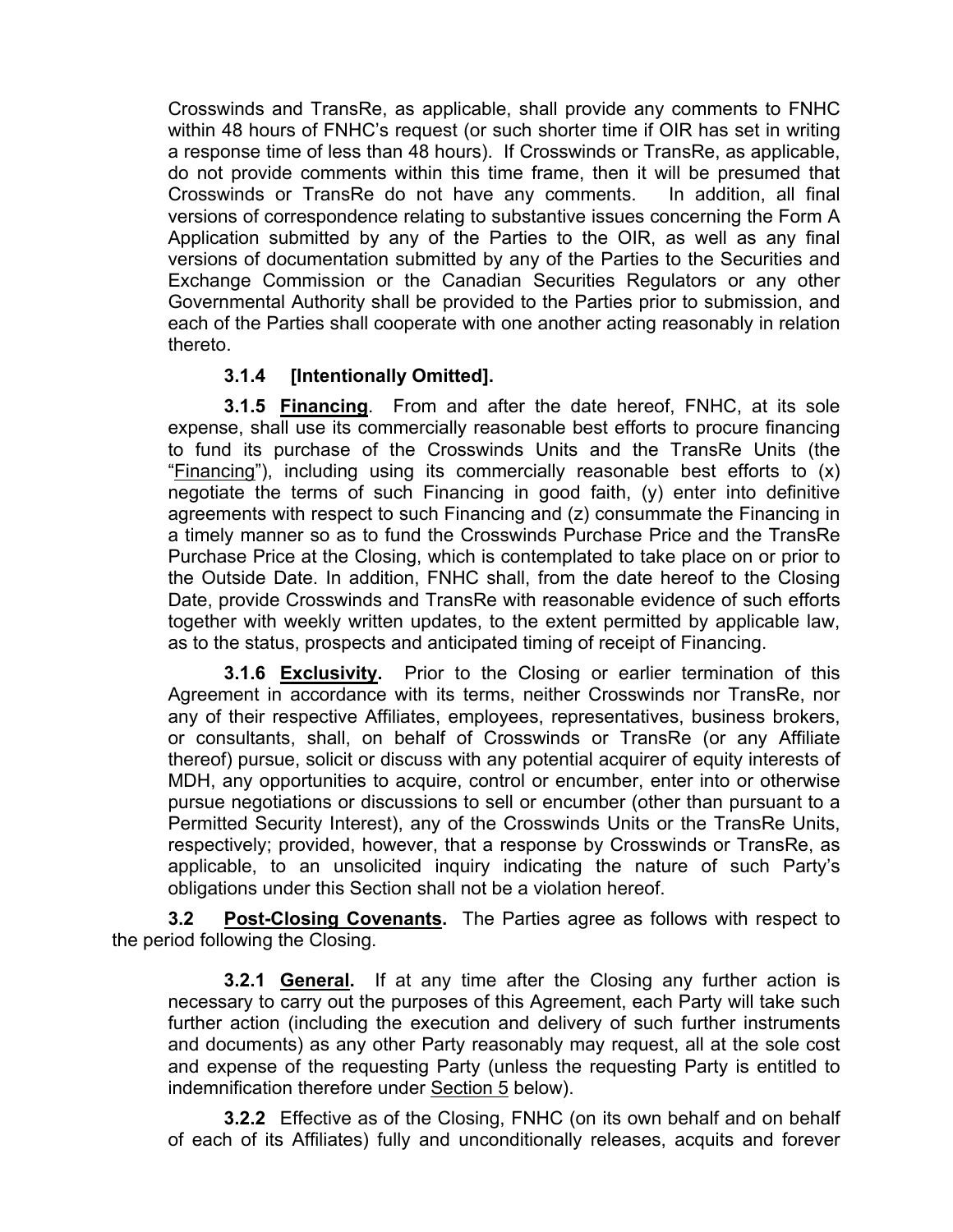discharges each of Crosswinds and TransRe (and each of their respective members, partners, equityholders, officers, directors and employees) from any and all matter of losses, claims, damages, causes of action and other relief, whether known or unknown, arising out of or relating to Crosswinds' and TransRe's status as an equityholder or member of MDH, and agrees not to bring any such claim. For the avoidance of doubt, nothing in this Section 3.2.2, shall serve to release (i) Crosswinds or its Affiliates from any losses, claims, damages, or causes of action arising out of or relating to Crosswinds or its Affiliates breach of, or failure to comply with, (x) the Investment Management Services Agreement among Crosswinds AUM LLC, MDH, Monarch National Holding Company and Monarch National Insurance Company dated March 17, 2015 or (y) any other agreement that is listed on Schedule 3 ("Approved Agreements") to the limited liability company agreement of MDH (the "LLC Agreement"); (ii) TransRe from (x) any obligation owed under any contract or treaty of reinsurance entered into between TransRe and Monarch National Insurance Company or between TransRe and Federated National Insurance Company; (y) any obligations of TransRe under the Reinsurance Capacity Right of First Refusal Agreement between TransRe and Monarch National Insurance Company dated March 17, 2015; or (z) any obligations under any Approved Agreement.

**3.2.3** Effective as of the Closing, Crosswinds and TransRe (on their own behalf and on behalf of each of their respective Affiliates) fully and unconditionally release, acquit, and forever discharge FNHC (and each of its respective members, partners, equityholders, officers, directors and employees) from any and all matter of losses, claims, damages, causes of action and other relief, whether known or unknown, arising out of or relating to FNHC's status as an equityholder or member of MDH, and agrees not to bring any such claim. For the avoidance of doubt, nothing in this Section 3.2.3 shall serve to release FNHC or its Affiliates (including, without limitation, FedNat Underwriters Inc.) from any losses, claims, damages, or causes of action arising out of or relating to a (i) breach of, or failure to comply with, or any obligation under (x) the Managing General Agency and Claims Administration Agreement between FedNat Underwriters, Inc. and Monarch National Insurance Company or (y) any Approved Agreement and from (ii) any obligation owed under (x) any contract or treaty of reinsurance entered into between TransRe and Monarch National Insurance Company or between TransRe and Federated National Insurance Company; or (y) any obligations under the Reinsurance Capacity Right of First Refusal Agreement between TransRe and Monarch National Insurance Company dated March 17, 2015.

**3.2.4** Nothing contained in Section 3.2.2 or Section 3.2.3 hereof shall be construed to (x) release any party from any obligation under this Agreement or any liability for any breach, inaccuracy or non-performance of this Agreement or (y) for the avoidance of doubt, limit or otherwise affect the Parties' indemnification obligations as set forth in Section 5 below.

## **4. Conditions Precedent**

**4.1 Conditions to Obligation of FNHC.** The obligation of FNHC to consummate the transactions to be performed by it in connection with the Closing is subject to satisfaction of the following conditions: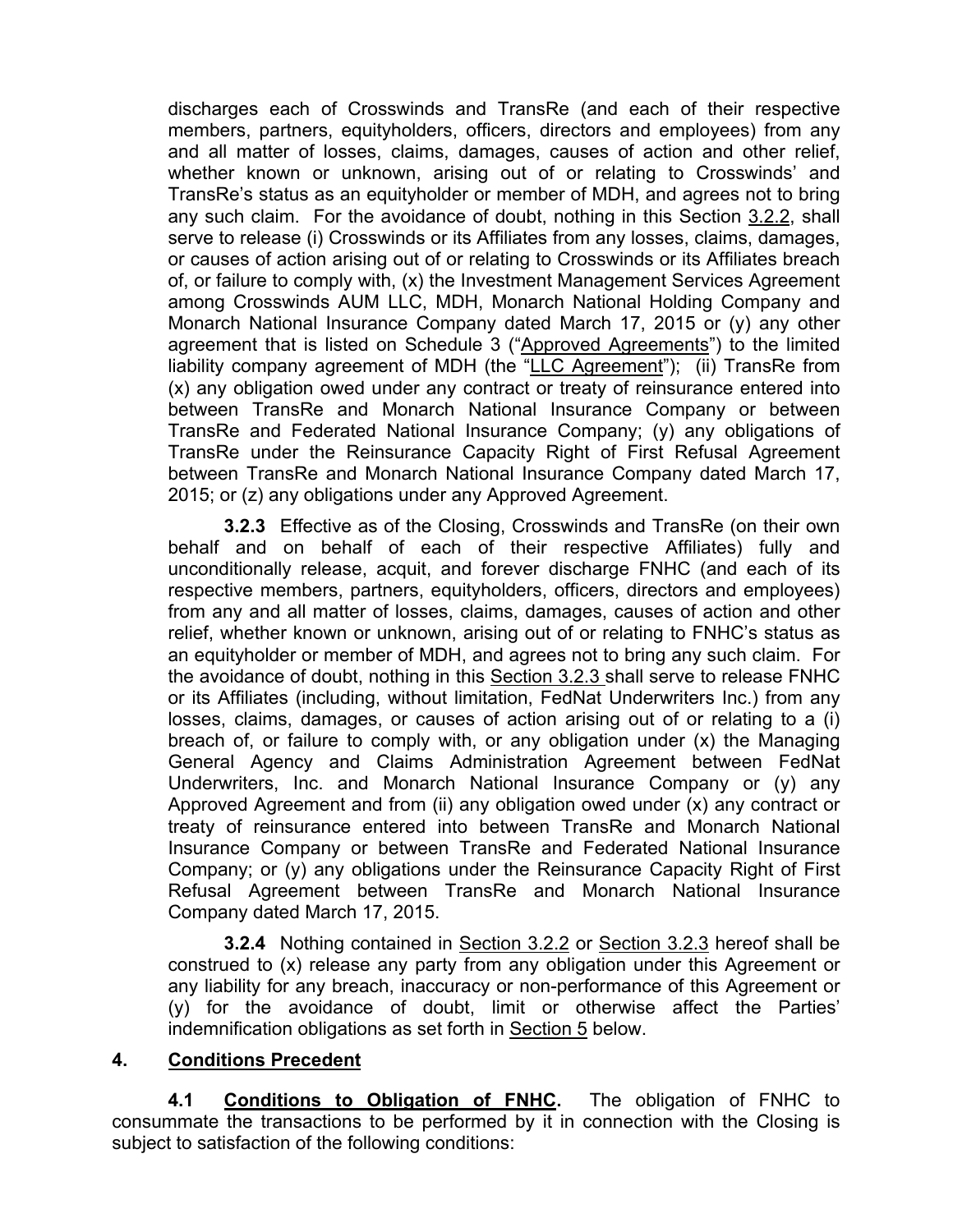**4.1.1** The representations and warranties set forth in Section 2.1 and Section 2.2 subject to the Crosswinds Disclosure Schedules and the TransRe Disclosure Schedules that are qualified as to materiality and shall be true, complete, and correct in all respects and those not so qualified shall be true, complete and correct in all material respects, as of the Closing Date, unless waived by FNHC;

**4.1.2** Crosswinds and TransRe shall have performed and complied with all of their covenants, and requirements hereunder in all material respects through the Closing;

**4.1.3** There shall not be any injunction, judgment, order, decree, ruling, or charge enacted or issued by a Governmental Authority of competent jurisdiction, in effect preventing consummation of any of the transactions proposed by Section 1.1 of this Agreement;

**4.1.4** All approvals, authorizations, and consents from Governmental Authorities required for the transactions contemplated by this Agreement (including, without limitation, the approval of the Form A Filing by the OIR) shall have been obtained and shall be in full force and effect, and FNHC shall have been provided with appropriate evidence of the granting of such required approvals, authorizations and consents;

**4.1.5** FNHC has secured the Financing;

**4.1.6** Colin E. King, Robert T. Wolf and Charles S. Duncker shall have submitted resignations from all positions with MDH and Monarch National Holding Company effective as of the Closing Date;

**4.1.7** Crosswinds and TransRe shall have given all notices, made all filings and received all authorizations, consents or approvals of all Persons required as set forth on Exhibit 2 in order for the Parties to consummate the transactions proposed by this Agreement, except where the failure to give notice, to file or to obtain such authorization, consent or approval would not have a Material Adverse Effect;

**4.1.8** Crosswinds and TransRe have delivered to FNHC certificates to the effect that each of the conditions specified in Section 4.1 is satisfied in all respects;

**4.1.9** As of Closing**,** Crosswinds shall have delivered the Crosswinds Units to FNHC evidencing the Crosswinds Units free and clear of any Security Interests (other than Permitted Security Interests); and

**4.1.10** As of Closing**,** TransRe shall have delivered the TransRe Units to FNHC evidencing the TransRe free and clear of any Security Interests (other than Permitted Security Interests).

FNHC may waive any condition specified in this Section 4.1, in writing, at or prior to Closing.

**4.2 Conditions to Obligations of Crosswinds and TransRe.** The obligations of each of Crosswinds and TransRe to consummate the transactions to be performed by each of them in connection with the Closing are subject to satisfaction of the following conditions: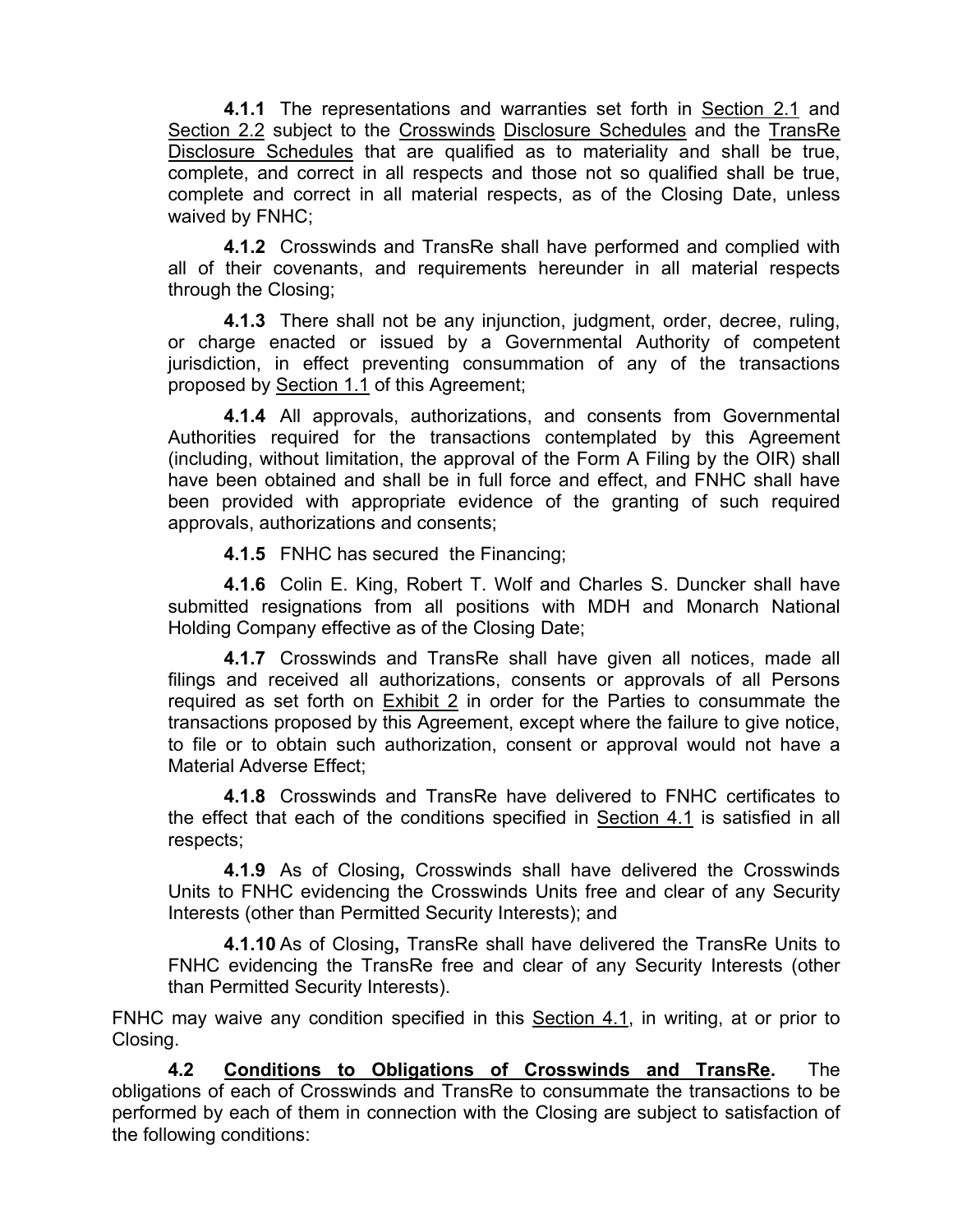**4.2.1** The representations and warranties of FNHC set forth in Section 2.3 above that are qualified as to materiality shall be true, complete, and correct in all respects, and those not so qualified shall be true, complete, and correct in all material respects, at and as of the Closing Date, unless waived by Crosswinds and TransRe;

**4.2.2** FNHC shall have performed and complied with all of its covenants, conditions and requirements hereunder in all material respects through the Closing;

**4.2.3** There shall not be any injunction, judgment, order, decree, ruling, or charge enacted or issued by a Governmental Authority of competent jurisdiction, in effect preventing consummation of any of the transactions proposed by Section 1.1 of this Agreement;

**4.2.4** All approvals, authorizations, and consents from Governmental Authorities required for the transactions contemplated by this Agreement (including, without limitation, the approval of the Form A Filing by the OIR) shall have been obtained and shall be final and in full force and effect, and Crosswinds and TransRe shall have been provided with appropriate evidence of the granting of such approvals, authorizations and consents;

**4.2.5** FNHC shall have given all notices, made all filings and received all authorizations, consents or approvals of all Persons required as set forth on Exhibit 2 required in order for the Parties to consummate the transactions proposed by this Agreement, except where the failure to give notice, to file or to obtain such authorization, consent or approval would not have a Material Adverse Effect;

**4.2.6** FNHC shall have delivered to Crosswinds and TransRe a certificate to the effect that each of the conditions specified in Section 4.2 is satisfied in all respects; and

**4.2.7** FNHC shall have remitted the Crosswinds Purchase Price to Crosswinds and the TransRe Purchase Price to TransRe and shall have repaid to TransRe the MNHC Note;

Each of Crosswinds and TransRe may waive any condition specified in this Section 4.2, in writing, at or prior to Closing.

## **5. Remedies**

**5.1 Survival Period; Indemnification as Remedy.** All of the representations and warranties of the Parties contained in this Agreement shall survive the Closing for a period of twenty-four months. Neither party may bring any claim for indemnification with respect to any Adverse Consequences for any breach of, or inaccuracy in, a representation or warranty that is subject to indemnification under this Section 5 unless the other party is notified of the circumstances giving rise to such action within twentyfour (24) months after the Closing Date (the "Notice Period"), whether arising in contract, tort, negligence, at law or in equity. All covenants and agreements set forth herein shall survive the Closing.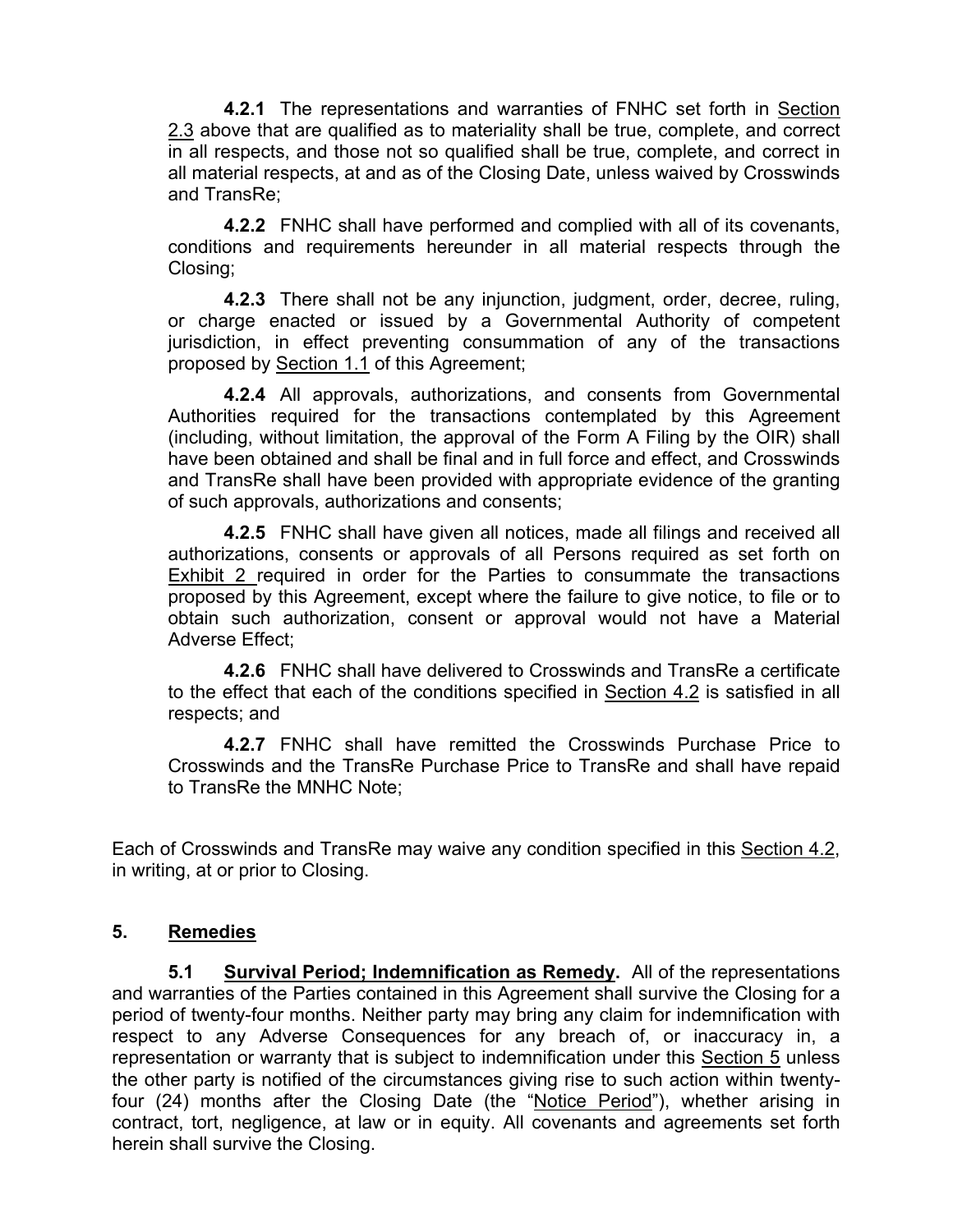**5.2 Indemnification Provisions for Benefit of FNHC.** From and after Closing, subject to Section 5.4, each of Crosswinds and TransRe shall severally (and not joint and severally) indemnify, defend and hold harmless FNHC and any of its Affiliates, officers and directors from and against the entirety of any and all Adverse Consequences that FNHC shall incur or suffer through and after the date of the claim for indemnification arising from or related to (a) the material breach by such Party of its, or the material inaccuracy of such Party's, representations and warranties contained herein, (b) any breach or non-fulfillment of any covenant or agreement or obligation of such Party pursuant to this Agreement (provided that, for the avoidance of doubt, in no case shall Crosswinds have any liability to FNHC or any other Person relating to any breach or inaccuracy in any of TransRe's representations and warranties or any breach or non-fulfillment of any covenant or agreement or obligation of TransRe and in no case shall TransRe have any liability to FNHC or any other Person relating to any breach or inaccuracy in any of Crosswind's representations and warranties or any breach or nonfulfillment of any covenant or agreement or obligation of Crosswinds).

**5.3 Indemnification Provisions for Benefit of Crosswinds and TransRe.** From and after Closing, subject to Section 5.4, FNHC shall indemnify, defend and hold harmless each of Crosswinds and TransRe and any of their Affiliates, officers and directors from and against the entirety of any and all Adverse Consequences that Crosswinds and/or TransRe, as applicable shall incur or suffer through and after the date of the claim for indemnification arising from or related to (a) the material breach by FNHC of its, or the material inaccuracy of its, representations and warranties contained herein, (b) any breach or non-fulfillment of any covenant or agreement or obligation of FNHC pursuant to this Agreement. To the extent Crosswinds and TransRe seek indemnification under this Section 5.3 for damages arising out of or relating to the same breach or nonfulfillment by FNHC, and such damages are not specific to either Crosswinds or TransRe individually but are instead damages owed to both Crosswinds and TransRe neither Crosswinds nor TransRe shall be entitled to recover any amount in excess of the Loss suffered by such Party (i.e., neither such Party shall be entitled to any "double recovery" as a result of such other Party also suffering a Loss hereunder).

**5.4 Notice**. A Party entitled to indemnification hereunder shall make a written claim for indemnification against the indemnifying party pursuant to Section 5.7 below within the Notice Period.

# **5.5 Matters Involving Third Parties.**

**5.5.1** If any third party shall notify any Party (the "Indemnified Party") with respect to any matter (a "Third Party Claim") that may give rise to a claim for indemnification against any other Party (the "Indemnifying Party") under this Section 5, then the Indemnified Party shall promptly (and in any event within ten (10) Business Days after receiving notice of the Third Party Claim) notify each Indemnifying Party thereof in writing, provided that no Party shall be precluded from indemnification hereunder for a failure to provide such notice within such time period unless the Indemnifying party is actually and materially prejudiced by such failure.

**5.5.2** Any Indemnifying Party will have the right to assume and thereafter conduct the defense of the Third Party Claim with counsel of its choice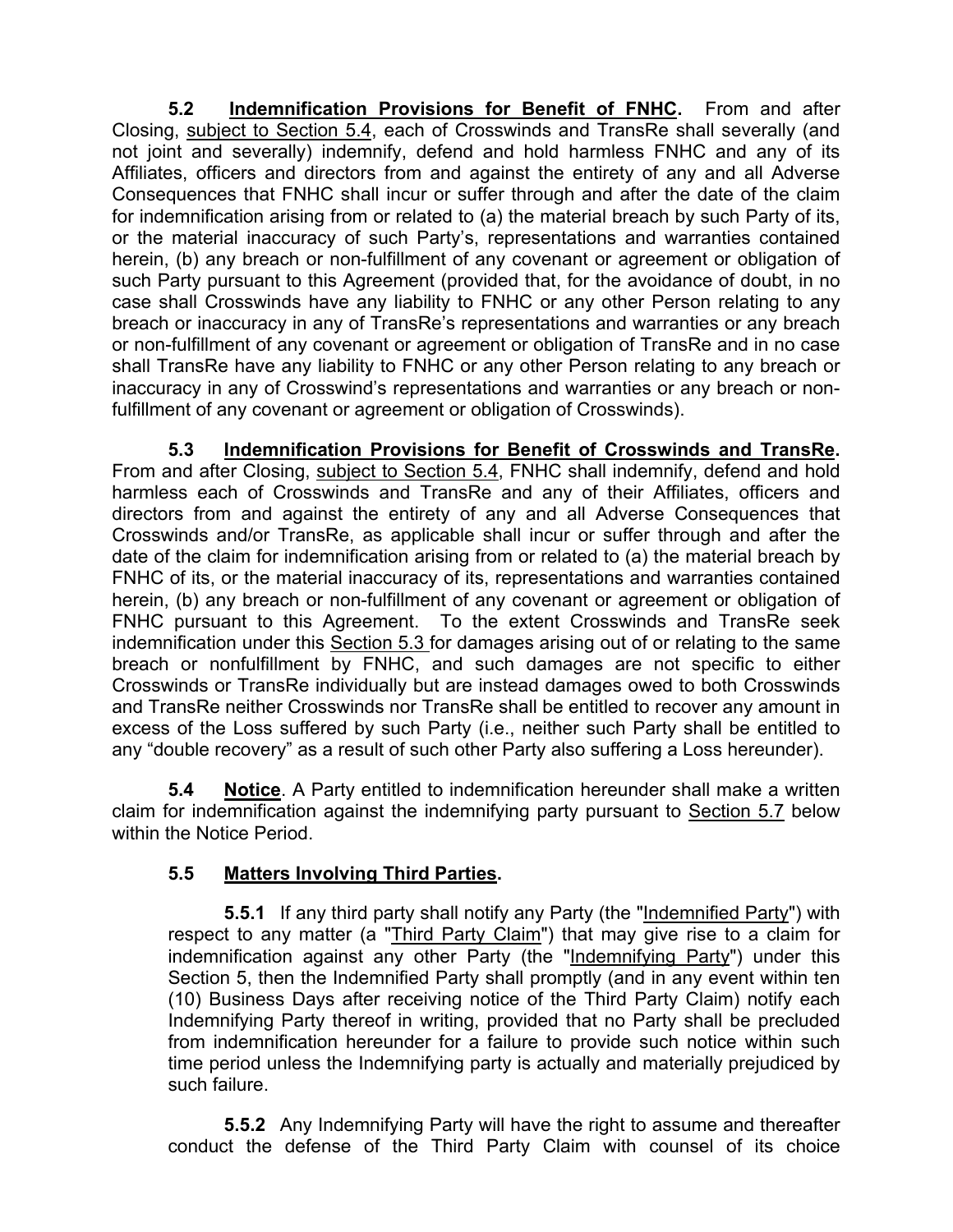reasonably satisfactory to the Indemnified Party (which in the case of Crosswinds shall include Dechert LLP); provided, however, that the Indemnifying Party will not consent to the entry of any judgment or enter into any settlement with respect to the Third Party Claim without the prior written consent of the Indemnified Party (not to be withheld or delayed unreasonably) if the terms of such settlement would result in (i) the imposition of a consent order, injunction or decree that would restrict the future activity or conduct of the Indemnified Party or (ii) a finding or admission of liability or an admission of a violation of law by the Indemnified Party that would have an adverse effect on the Indemnified Party.

**5.5.3** Unless and until an Indemnifying Party assumes the defense of the Third Party Claim as provided in Section 5.5.2 above, however, subject to Section 5.5.4 below, the Indemnified Party may defend against the Third Party Claim in any manner it reasonably may deem appropriate.

**5.5.4** In no event shall the Indemnified Party admit any liability with respect to, consent to the entry of any judgment or enter into any settlement with respect to, a Third Party Claim without the prior written consent of each of the Indemnifying Parties (not to be withheld unreasonably or delayed).

**5.6** Exclusive Remedy After the Closing. After the Closing, other than with respect to, and as provided in, Section 8.15 (Equitable Relief) and Section 8.10 (Prevailing Party), the indemnification provisions in this Section 5 shall be the exclusive process and the exclusive rights and remedies by which a Party can obtain and/or is entitled to, relief under this Agreement.

**5.7 Claim Notice.** To be effective, the claim notice for indemnification under this Section 5 must (i) be sent in accordance with Section 8.8 below; and (ii) set forth in reasonable detail specific facts and circumstances (in reasonable detail) with respect to the applicable claim.

# **6. Termination**

**6.1 Termination of Agreement.** This Agreement may be terminated as provided below:

**6.1.1** The Parties may terminate this Agreement by mutual written consent at any time prior to the Closing.

**6.1.2** Any Party may terminate this Agreement on or after 5:00 p.m. Eastern Time January 31, 2018 (the "Outside Date"); provided, however, if the reason the Closing has not occurred by that time is that (i) the OIR has yet to approve the Form A Application; or (ii) FNHC has not obtained the Financing, the Outside Date shall be extended to the fifth  $(5<sup>th</sup>)$  Business Day after the OIR issues its approval of the Form A Application, but no later than February 28, 2018; provided, however, that if the Closing has not occurred by January 31, 2018 solely because FNHC has not obtained the Financing, then the exclusivity provisions contained in Section 3.1.6 shall no longer be of any force and effect and if the Outside Date is extended beyond January 31, 2018 on the terms set forth above as a result of the failure of the conditions referenced in each of clauses (i) and (ii) above, then the exclusivity provisions contained in Section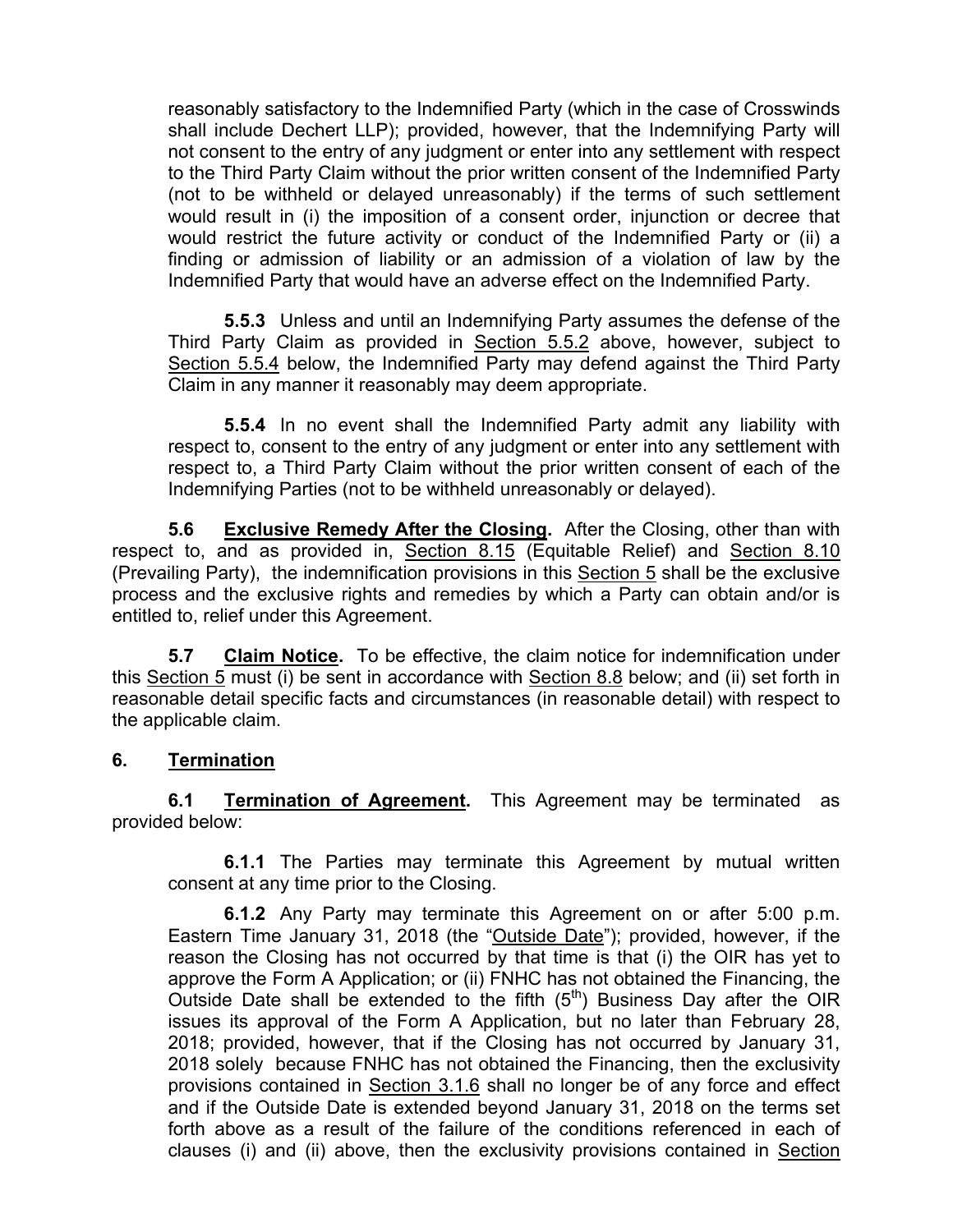3.1.6 shall only become no longer of any force and effect from and after receipt of OIR approval; provided further that the right to terminate this agreement under this Section 6.1.2 shall not be available to any Party, if any such Party has breached any of its representations, warranties (or such shall be inaccurate), covenants, agreement or other obligations and such breach (or inaccuracy) is a principal cause of (or has resulted in) the failure to occur or be satisfied of any conditions to Closing set forth in Section 4, on or before the Outside Date.

**6.1.3** FNHC may (provided it is not then in material breach of this Agreement, which shall, for the avoidance of doubt, includes any breach of Section 3.1.5) terminate this Agreement by giving written notice to Crosswinds and TransRe at any time prior to the Closing in the event Crosswinds and/or TransRe has breached, whether intentionally or due to its negligence, any representation, warranty, or pre-closing covenant applicable to Crosswinds and/or TransRe, provided that (a) FNHC has notified Crosswinds and TransRe of the breach, (b) the breach has continued without cure for a period of ten (10) business days after the notice of breach, and (c) the breach would cause the failure to occur or be satisfied of any conditions to Closing set forth in Section 4.

**6.1.4** Crosswinds and/or TransRe may (provided such Party is not then in material breach of this Agreement) terminate this Agreement by giving written notice to FNHC at any time prior to the Closing (i) in the event FNHC has breached, whether intentionally or due to its negligence, any representation, warranty or pre-closing covenant applicable to FNHC, provided that (a) Crosswinds and/or TransRe has notified FNHC of the breach, (b) the breach has continued without cure for a period of ten (10) business days after the notice of breach; and (c) the breach would cause the failure to occur or be satisfied of any conditions to Closing set forth in Section 4.

**6.1.5** FNHC may terminate this Agreement if, having fully complied with its obligations under Section 3.1.5 (which covenant the Parties acknowledge and agree constitutes a material inducement for each of Crosswinds and TransRe to enter into this Agreement), it is unable to secure the Financing as set forth in Section 3.1.5 and consummate the Closing; provided that if this Agreement is terminated for any reason pursuant to this Section 6 other than as a result of a material uncured breach by Crosswinds and/or TransRe and the condition set forth in Section 4.1.5 has not been satisfied FNHC shall pay to each of Crosswinds and TransRe all reasonable out-of-pocket fees and expenses incurred by such Party in connection with this Agreement and the transactions proposed herein (including reasonable attorney's fees).

**6.2** Effect of Termination. If this Agreement is terminated pursuant to Section 6.1, all rights and obligations of the Parties hereunder shall terminate and no Party shall have any liability to the other Party., except as otherwise provided hereunder. In the event of a willful breach or default under this Agreement prior to termination (which shall include any violation of Section 3.1.5 or the failure of a Party to consummate the transactions proposed herein if all conditions set forth in Section 4.1 have been satisfied), the non-defaulting/breaching party shall be entitled to recover damages and expenses from the defaulting/breaching party in addition to any other remedies allowed by law or in equity.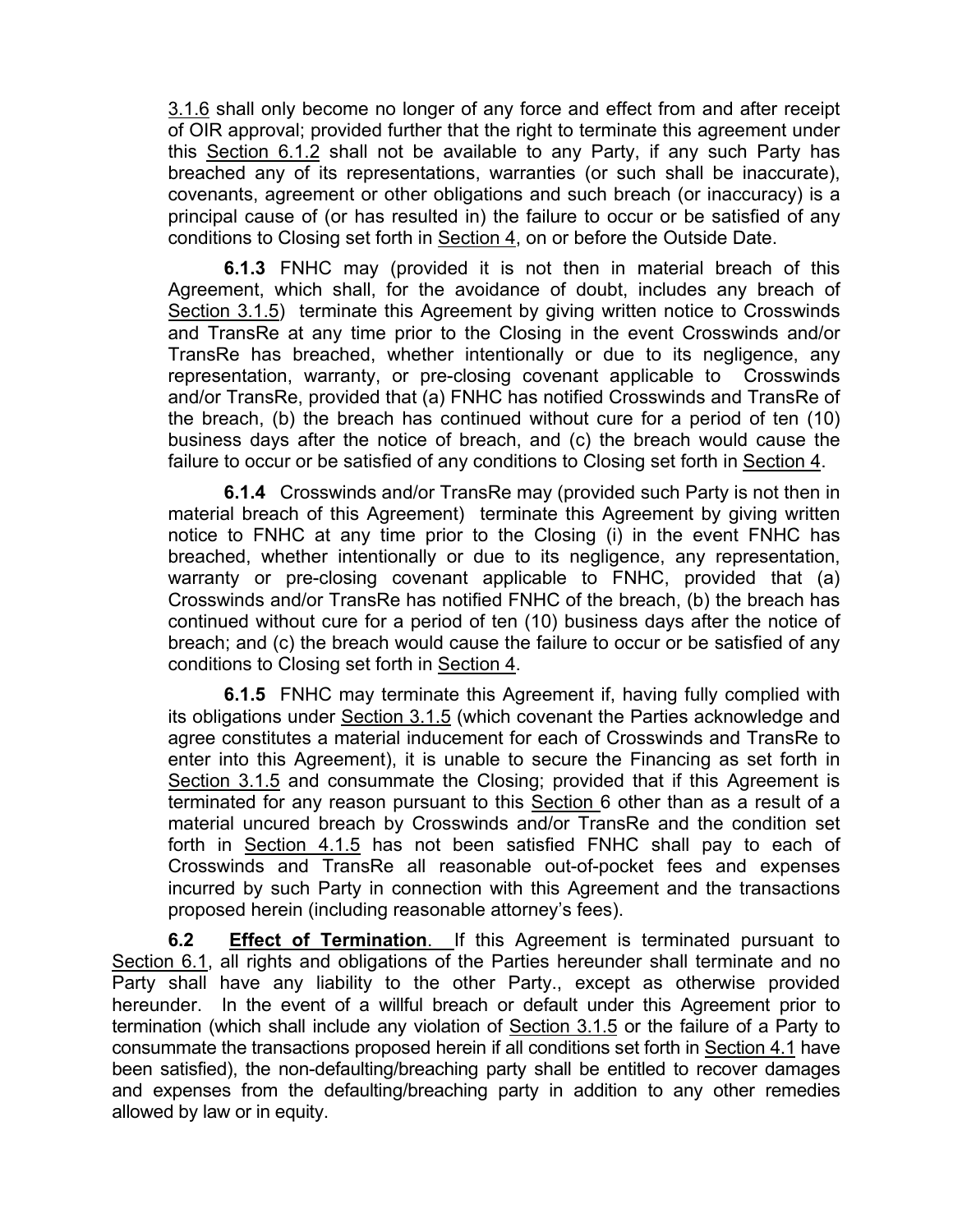# **7. Other Business Provisions**.

**7.1 Investment Management And Consulting Services**. Crosswinds (or an Affiliate) shall, subject to applicable law, continue to serve as the investment portfolio manager, or in an alternate advisory capacity for Monarch National Insurance Company ("MNIC") through December 31, 2018. Crosswinds shall receive a fee of no less than \$75,000 per quarter, paid on a quarterly basis for an aggregate fee of at least \$300,000, during the time period such services are provided. If applicable law places limitations on the ability of Crosswinds to receive this fee FNHC and MNIC will work to structure an arrangement that provides Crosswinds with the economic value contemplated by this provision. At the Closing, FNHC, MNIC and Crosswinds shall either (i) enter into an agreement acknowledging the provisions of this Section  $7.1$ ; or (ii) enter into an amendment of the Investment Management Services Agreement among Crosswinds AUM LLC, MDH, Monarch National Holding Company and Monarch National Insurance Company dated March 17, 2015.

**7.2 Reinsurance Right of First Refusal**. Through December 31, 2018,each of Crosswinds and TransRe shall be entitled to an annual Right of First Refusal to participate in FNHC's catastrophe excess of loss reinsurance program, at market rates and terms, up to a placement of \$10 million in reinsurance limit in the aggregate from Crosswinds and up to a placement of \$10 million in reinsurance limit in excess of its placement on FNHC's current catastrophe excess of loss reinsurance program from TransRe (pursuant to a ROFR agreement, substantially in the form attached hereto as Exhibit 3).

# **8. Miscellaneous**

**8.1 Press Releases and Public Announcements.** No Party shall issue any press release or make any public announcement (other than to its employees) relating to the subject matter of this Agreement prior to the Closing without the prior written approval of the other Parties; provided, however, that any Party may make any public disclosure it believes in good faith is required by applicable law or any listing or trading agreement concerning its publicly-traded securities (in which case the disclosing Party will use its best efforts to advise the other Party prior to making the disclosure).

**8.2 No Third-Party Beneficiaries.** This Agreement shall not confer any rights or remedies upon any Person other than the Parties and their respective successors and permitted assigns.

**8.3 Entire Agreement.** This Agreement (including the documents referred to herein) constitutes the entire agreement among the Parties and supersedes any prior understandings, agreements, or representations by or among the Parties, written or oral, to the extent they have related in any way to the subject matter hereof.

**8.4 Succession and Assignment.** This Agreement shall be binding upon and inure to the benefit of the Parties named herein and their respective successors and permitted assigns; provided that Crosswinds Re shall be an express third party beneficiary of Section 7.2 and Crosswinds AUM LLC and/or any other Affiliate of Crosswinds that becomes a counterparty to any agreement contemplated by Section 7.1 or 7.2. FNHC may assign this Agreement upon the prior written approval of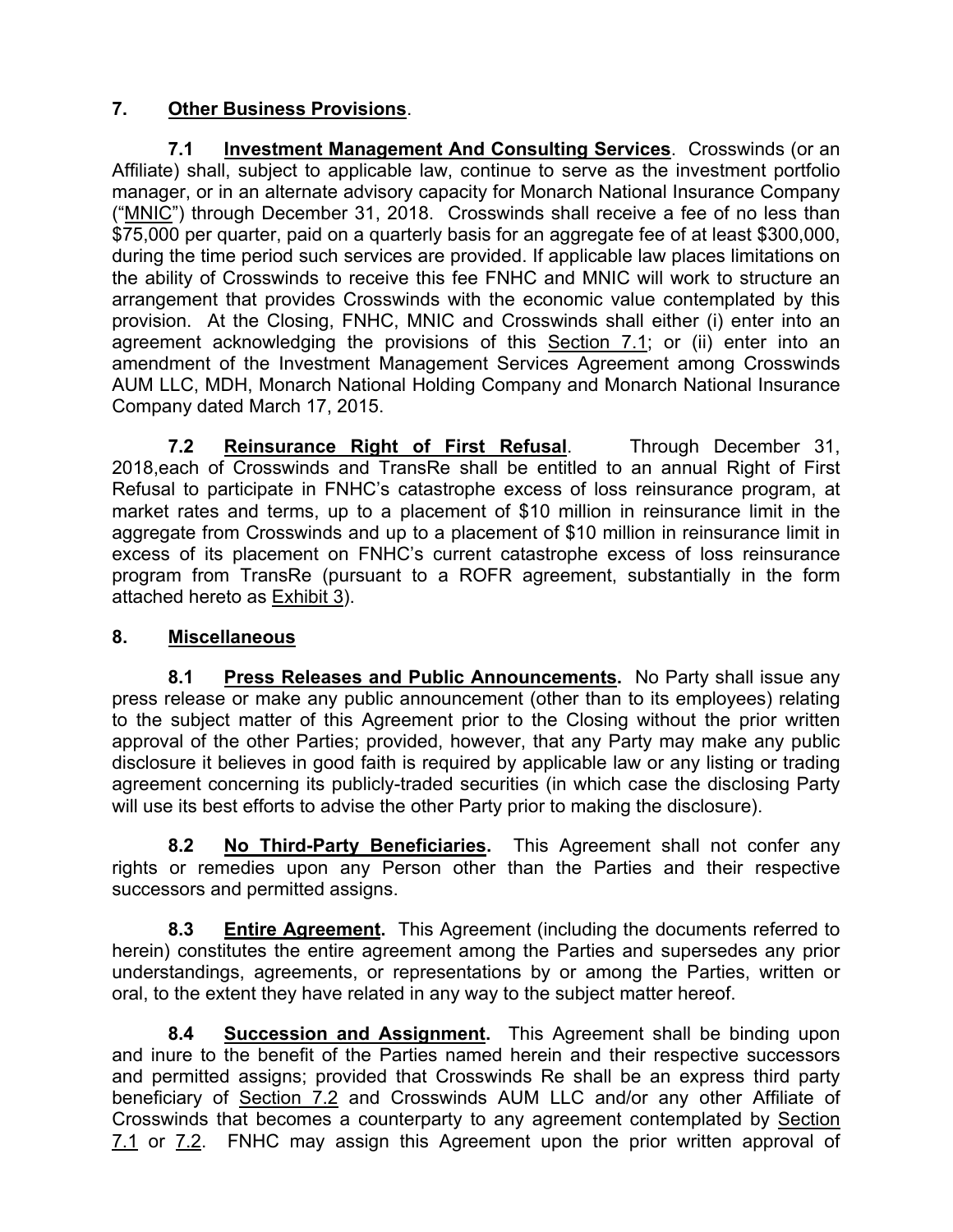Crosswinds and TransRe, which consent shall not be unreasonably withheld; provided that FNHC shall remain liable for any and all of its obligations hereunder. Any purported assignment in violation of the foregoing shall be void ab initio.

**8.5 Counterparts.** This Agreement may be executed in any number of counterparts, each of which shall be deemed an original instrument, and said counterparts shall constitute but one and the same instrument which may be sufficiently evidenced by one counterpart. Facsimile copies of executed documents or executed documents sent as a PDF attachment to an e-mail transmission shall be deemed originals for all purposes.

**8.6 Headings.** The section headings contained in this Agreement are inserted for convenience only and shall not affect in any way the meaning or interpretation of this Agreement.

**8.7 Expenses.** Except as provided otherwise in this Agreement, each Party will bear its own costs and expenses (including legal fees and expenses) incurred in connection with this Agreement and the transactions proposed hereby. FNHC will pay all expenses arising from any filings FNHC is required to make with the OIR or other Governmental Authorities for approval or notices of the transaction contemplated by this Agreement; provided, however, that any expenses Crosswinds or TransRe incurs on its behalf in connection with the Form A Filing shall be the responsibility of Crosswinds or TransRe, as applicable.

**8.8 Notices.** All notices, requests, demands, claims, and other communications hereunder will be in writing. Any notice, request, demand, claim, or other communication hereunder shall be sent by registered or certified mail, return receipt requested, postage prepaid, by a local or nationally recognized courier or messenger service that provides confirmation of delivery, including Federal Express, by e-mail or fax if addressed to the intended recipient at the e-mail address or fax number as set forth below: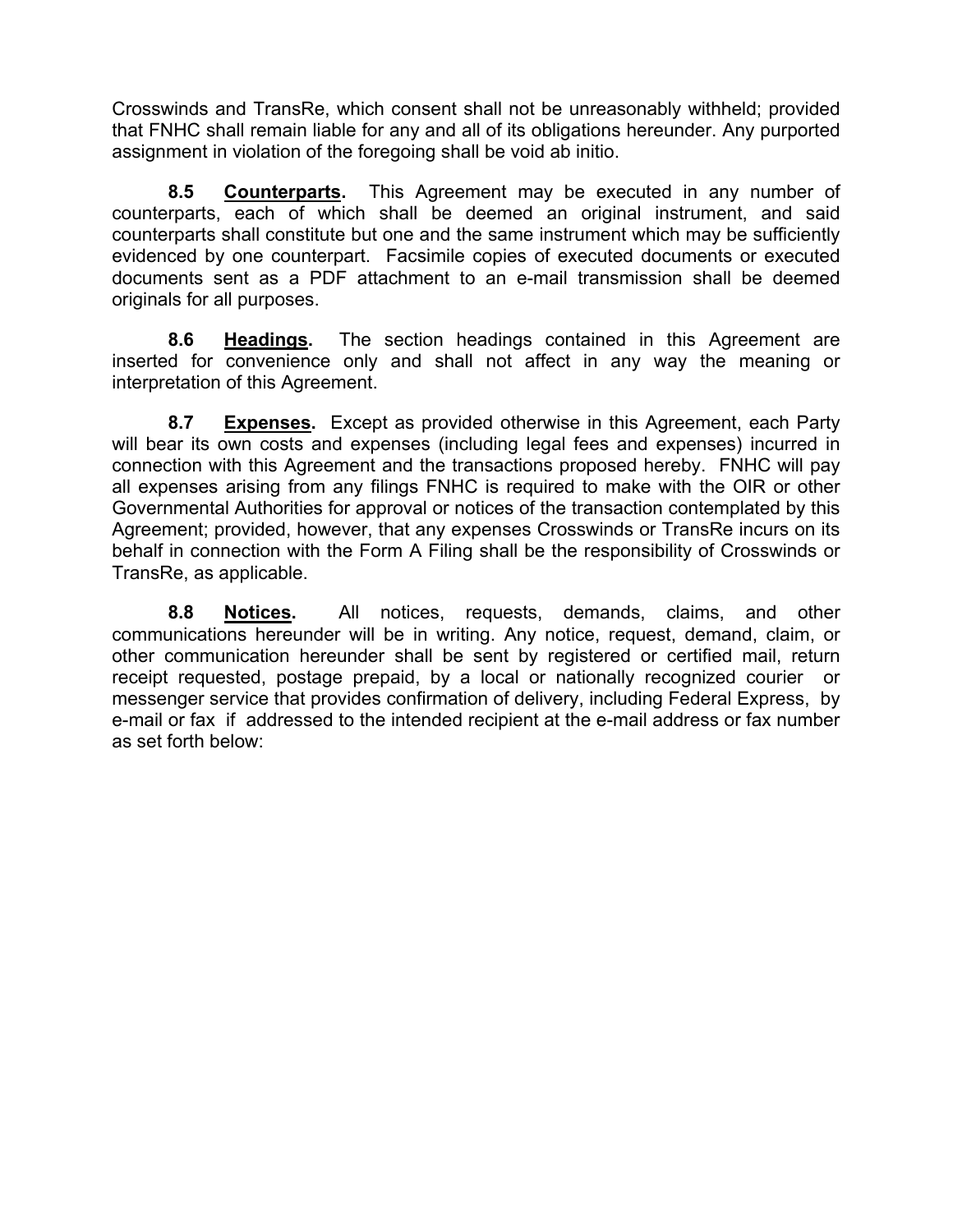| If to FNHC:                                     | Michael H. Braun, CEO<br><b>Federated National Holdings Company</b><br>14050 NW 14 <sup>th</sup> Street, Suite 180<br>Sunrise, Florida 33323<br>Email: mbraun@fednat.com                                      |
|-------------------------------------------------|---------------------------------------------------------------------------------------------------------------------------------------------------------------------------------------------------------------|
| Copy (which shall not<br>constitute notice) to: | Sandy P. Fay, Esq.<br>Colodny Fass, P.L.L.C.<br>1401 NW 136 <sup>th</sup> Avenue, Suite 200<br>Sunrise, Florida 33323<br>Email: sfay@colodnyfass.com                                                          |
| If to Crosswinds:                               | Colin King, CEO<br>Crosswinds Holdings, Inc. o/a Crosswinds<br>Investor Monarch, L.P.<br>14 Wall Street, Suite 5D<br>New York, New York, 10005<br>Email: colin@crosswindsinc.com                              |
| Copy (which shall not<br>constitute notice) to: | <b>Christian Matarese</b><br><b>Dechert LLP</b><br>1095 Avenue of the Americas<br>New York, New York, 10036<br>Email: christian.matarese@dechert.com                                                          |
| If to TransRe:                                  | Ken Yapp, Vice-President and Assistant<br><b>General Counsel</b><br><b>Transatlantic Reinsurance Corporation</b><br>One Liberty Plaza, 165 Broadway<br>New York, New York, 10006<br>E-Mail: kyapp@transre.com |
| Copy (which shall not<br>constitute notice)to:  | <b>Christian Matarese</b><br>Dechert LLP<br>1095 Avenue of the Americas<br>New York, New York, 10036<br>Email:christian.matarese@dechert.com                                                                  |

No such notice, request, demand, claim, or other communication shall be deemed to have been duly given unless and until (x) it actually is received by the intended recipient or its receipt is acknowledged by the intended recipient or (y) (i) in the case of delivery by overnight carrier, on the next Business Day (subject to confirmation of delivery), (ii) if delivered by First Class United States mail, on the fourth Business Day after mailing (if sent certified or registered, return receipt requested) or (iii) if sent by email, on the Business day on which such email was sent is such notice was sent during normal business hours, other wise on the next Business Day (so long as suc notice is sent with delivery confirmation) . Any acknowledgement of delivery by certified mail return receipt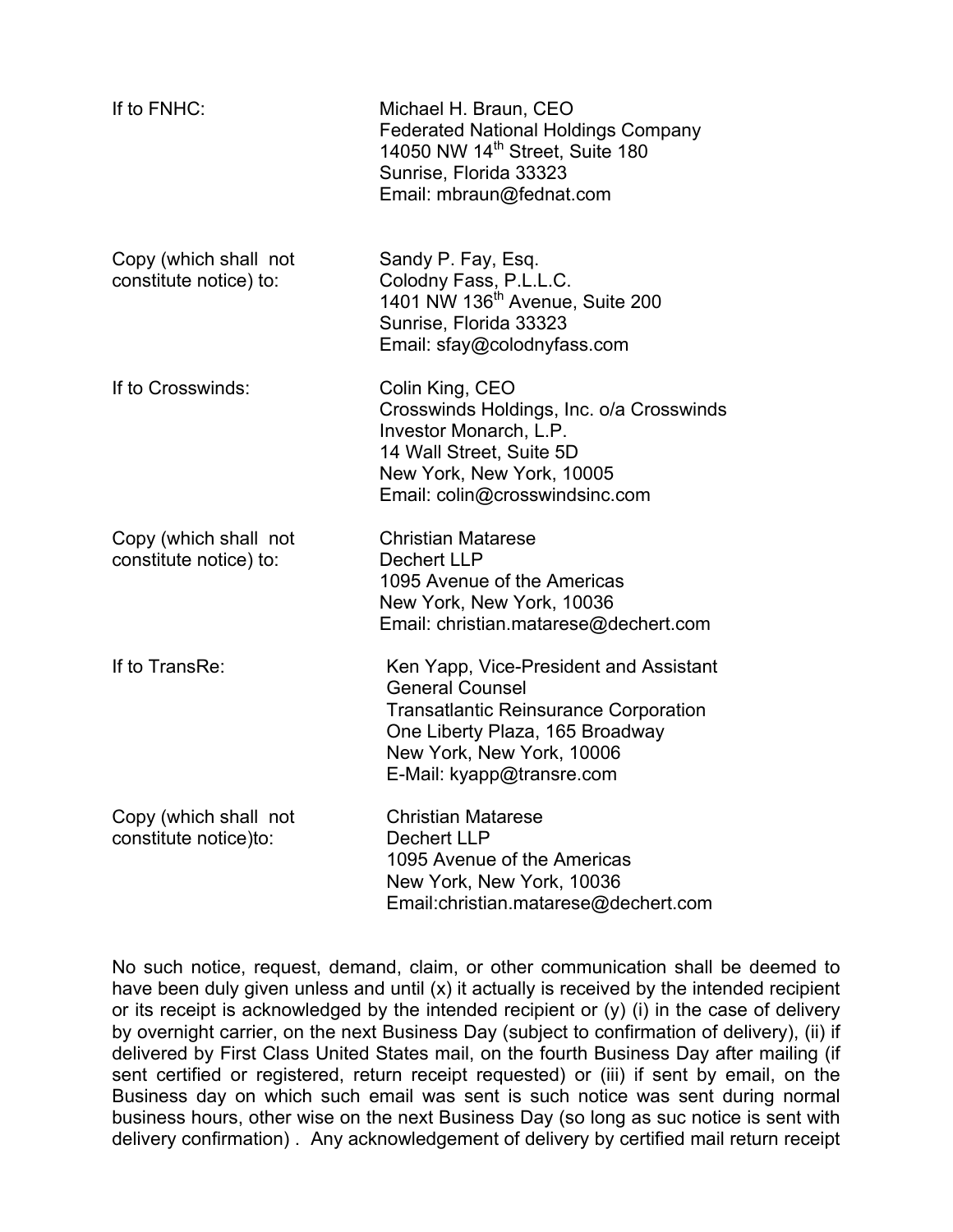or Federal Express courier by any party at the addresses provided shall be sufficient proof of delivery. Any Party may change the address to which notices, requests, demands, claims, and other communications hereunder are to be delivered by giving the other Parties notice in the manner herein set forth.

# **8.9 Governing Law, Jurisdiction and Service of Process, Waiver of Jury Trial.**

**8.9.1** This Agreement and all matters arising from, or relating to, this Agreement (whether in contract, tort or otherwise) shall be governed by and construed in accordance with the laws of the state of Delaware without regard to principles of conflicts of law.

**8.9.2** Each Party hereto agrees that it shall bring any claim or litigation with respect to any claim arising out of or related to this Agreement or the transactions contained in or contemplated by this Agreement exclusively in any state or federal court sitting in New Castle County, Delaware (together with the appellate courts thereof, the "Chosen Courts"), and solely in connection with claims arising under this Agreement or the transactions that are the subject of this Agreement (i) irrevocably submits to the exclusive jurisdiction of the Chosen Courts, (ii) waives any objection to laying venue in any such action or proceeding in the Chosen Courts, (iii) waives any objection that the Chosen Courts are an inconvenient forum or do not have jurisdiction over any Party hereto, (iv) agrees that service of process upon such Party in any such action or proceeding shall be effective if notice is given in accordance with **Section 8.8**, although nothing contained in this Agreement shall affect the right to serve process in any other manner permitted by law and (v) agrees not to seek a transfer of venue on the basis that another forum is more convenient. Notwithstanding anything herein to the contrary, (i) nothing in this Section 8.9 shall prohibit any Party from seeking or obtaining orders for conservatory or interim relief from any court of competent jurisdiction and (ii) each Party agrees that any judgment issued by a Chosen Court may be recognized, recorded, registered or enforced in any jurisdiction in the world and waives any and all objections or defenses to the recognition, recording, registration or enforcement of such judgment in any such jurisdiction.

**8.9.3** EACH PARTY HEREBY IRREVOCABLY AND UNCONDITIONALLY WAIVES ANY RIGHT SUCH PARTY MAY HAVE TO A TRIAL BY JURY WITH RESPECT TO ANY LITIGATION DIRECTLY OR INDIRECTLY ARISING OUT OF OR RELATING TO THIS AGREEMENT, OR THE TRANSACTIONS CONTEMPLATED BY THIS AGREEMENT (WHETHER IN CONTRACT, TORT OR OTHERWISE).

**8.10 Attorney Fees.** If any legal action, arbitration proceeding or similar proceeding is brought for the enforcement or interpretation of this Agreement or any of its provisions, the successful or prevailing party or parties shall be entitled to recover reasonable attorneys' fees in addition to any other relief which may be granted.

**8.11 Amendments and Waivers.** No amendment of any provision of this Agreement shall be valid unless the same shall be in writing and signed by the Parties hereto. No waiver by any Party of any default, misrepresentation, or breach of warranty or covenant hereunder, whether intentional or not, shall be deemed to extend to any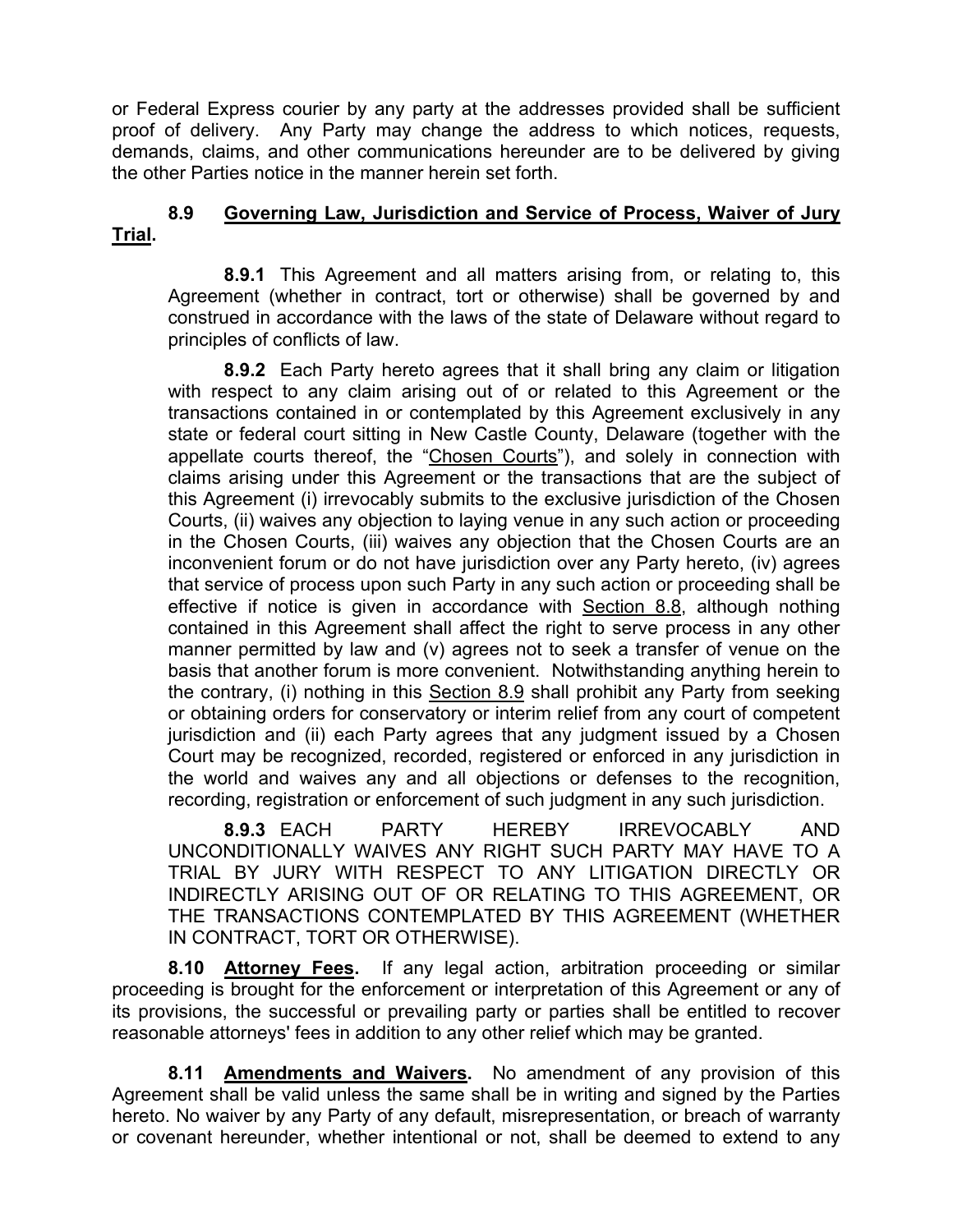prior or subsequent default, misrepresentation, or breach of warranty or covenant hereunder or affect in any way any rights arising by virtue of any prior or subsequent such occurrence.

**8.12 Severability.** Any term or provision of this Agreement that is invalid or unenforceable in any situation in any jurisdiction shall not affect the validity or enforceability of the remaining terms and provisions hereof or the validity or enforceability of the offending term or provision in any other situation or in any other jurisdiction.

**8.13 Construction.** The Parties have participated jointly in the negotiation and drafting of this Agreement. In the event an ambiguity or question of intent or interpretation arises, this Agreement shall be construed as if drafted jointly by the Parties and no presumption or burden of proof shall arise favoring or disfavoring any Party by virtue of the authorship of any of the provisions of this Agreement. Any reference to any federal, state, local, or foreign statute or law shall be deemed also to refer to all rules and regulations promulgated thereunder, unless the context requires otherwise. The word "including" shall mean including without limitation.

**8.14 Incorporation of Exhibits, Annexes, and Schedules.** The Exhibits and Schedules identified in this Agreement are incorporated herein by reference and made a part hereof.

**8.15 Equitable Relief**. The Parties agree that if any of the provisions of this Agreement were not to be performed by any Party as required by their specific terms or were to be otherwise materially breached, irreparable damage will occur to the nonbreaching Party (or Parties), no adequate remedy at law would exist and damages would be difficult to determine, and that the non-breaching Party (or Parties) shall be entitled to seek an injunction or injunctions to prevent breaches, and to specific performance of the terms, of this Agreement (including causing the transactions contemplated hereby to be consummated on the terms and subject to the conditions thereto set forth in this Agreement) without posting any bond and without proving that monetary damages would be inadequate, in addition to any other remedy at law or equity. The breaching Party shall not oppose, argue, contend or otherwise be permitted to raise as a defense that an adequate remedy at Law exists or that specific performance or equitable or injunctive relief is inappropriate or unavailable.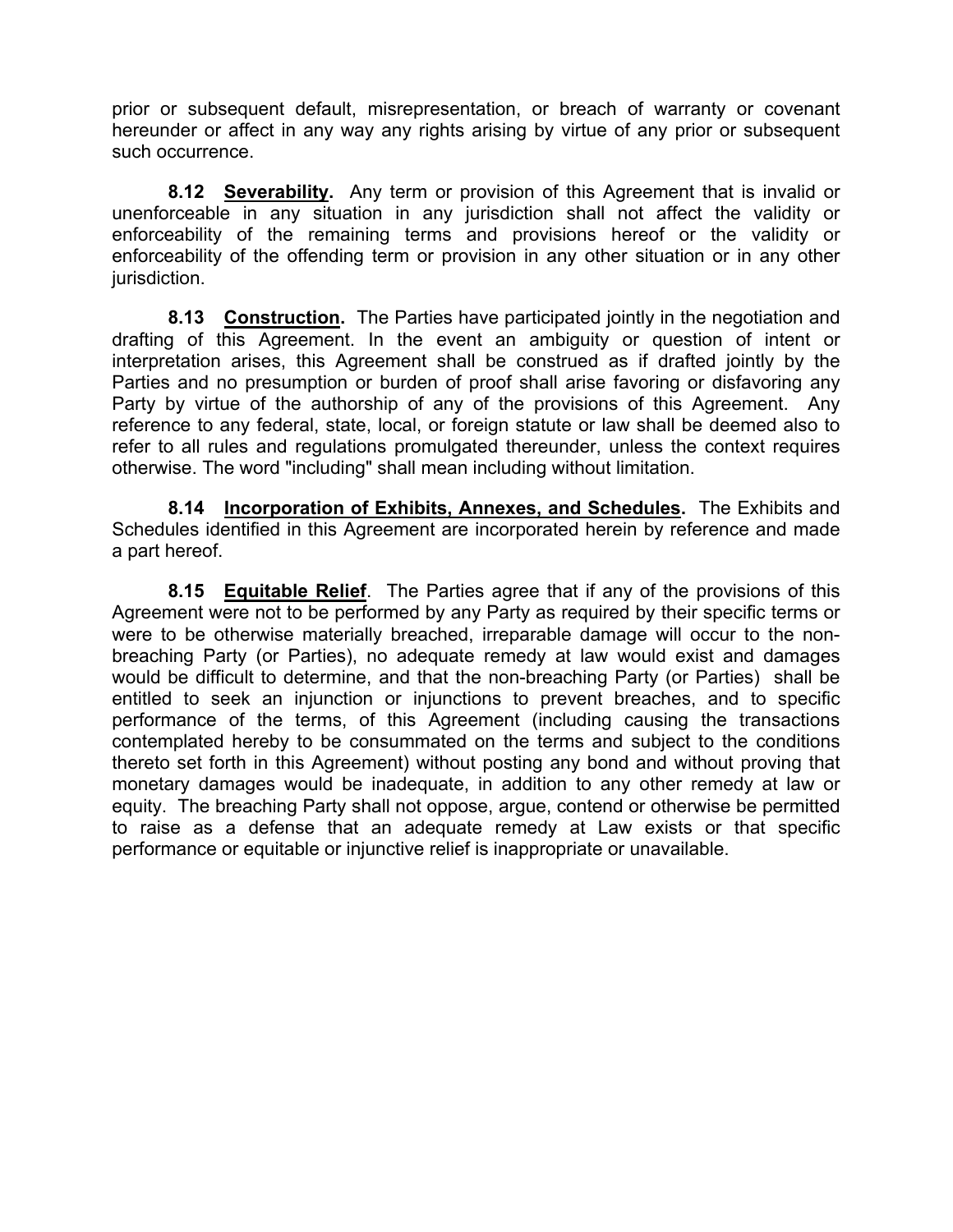EACH OF THE PARTIES hereto has caused this Agreement to be duly executed as of the date first above written.

#### **FEDERATED NATIONAL HOLDING CORPORATION**

**CROSSWINDS INVESTOR MONARCH LP** 

By: /s/ Michael H. Braun Michael H. Braun, CEO

By: Crosswinds Monarch GP LLC, its general partner

#### **TRANSATLANTIC REINSURANCE COMPANY**

By: /s/ Colin King Colin King

By: /s/ Gary A. Schwartz Gary A. Schwartz, EVP & General Counsel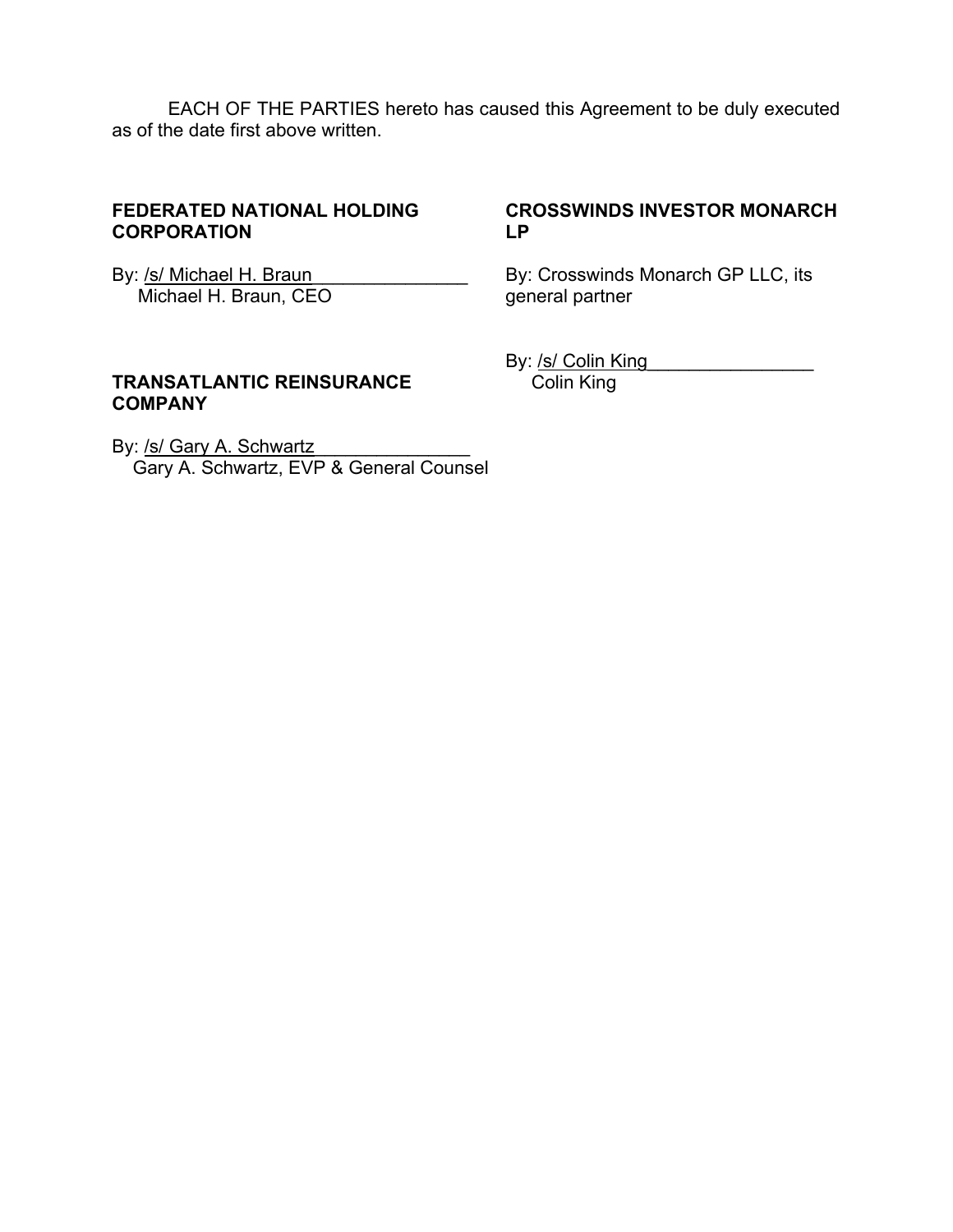#### **APPENDIX A**

#### **Definitions**

"Adverse Consequences" means all actions, suits, proceedings, hearings, investigations, charges, complaints, claims, demands, injunctions, judgments, orders, decrees, rulings, damages, dues, penalties, fines, costs, liabilities, obligations, taxes, liens, losses, expenses, and fees, including court costs and reasonable attorneys' fees and expenses, in each case that are reasonably forseable as of the date of this Agreement.

"Affiliate" has the meaning set forth in Rule 12b-2 of the regulations promulgated under the Securities Exchange Act.

"Business Day" means a day other than any day on which banks are authorized or obligated by law or executive order to close in New York, New York or Florida.

"Confidential Information" means any information concerning the businesses and affairs of a Party or its Affiliates that is not already generally available to the public.

"Good Standing" means that the applicable entity has not been dissolved and has paid the franchise taxes, if any, and filed all necessary reports due and owing to date to avoid being disqualified to do business in a foreign jurisdiction or dissolved in its jurisdiction of incorporation.

"Governmental Authorities" means any federal, state, local, municipal, or foreign governmental or quasi-governmental authority or agency of any nature exercising, or entitled to exercise, any administrative, executive, judicial, legislative, police, regulatory or taxing authority or power of any nature.

"Knowledge of Crosswinds" means the actual knowledge of Colin King.

"Knowledge of TransRe" means the actual knowledge of Thomas Cholnoky.

"Material Adverse Effect" means any event, change, circumstance, effect or other matter that has, or could reasonably be expected to have, either individually or in the agaregate with all other events, changes, circumstances, effects or other matters, with or without notice, lapse of time or both, a material adverse effect on the ability of FNHC, Crosswinds or TransRe to perform its obligations under this Agreement or to consummate timely the transactions contemplated by this Agreement.

"Person" means an individual, a partnership, a corporation, an association, a joint stock company, a trust, a joint venture, an unincorporated organization, or a governmental or regulatory entity (or any department, agency, or political subdivision thereof).